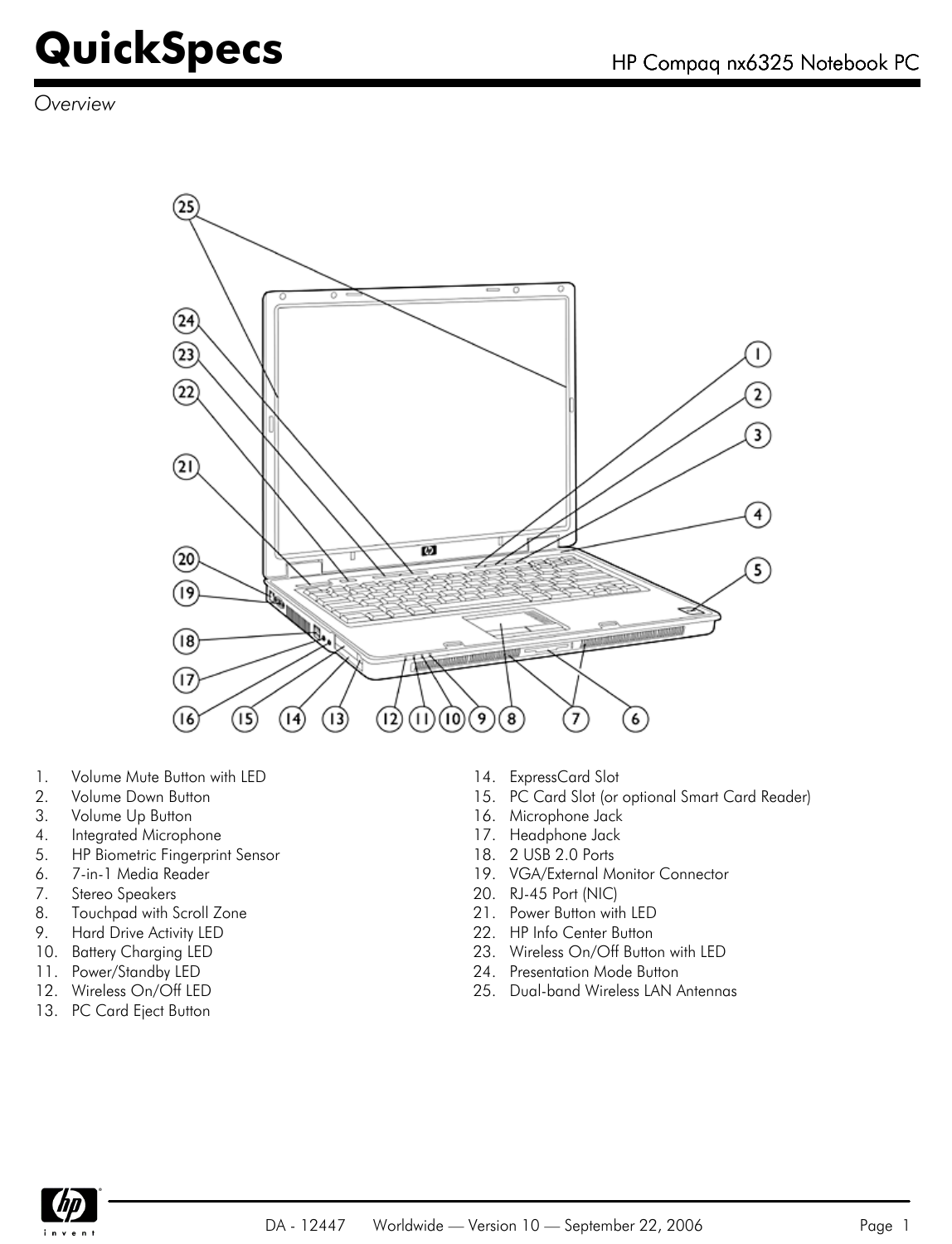#### *Overview*





- 1. 1 USB 2.0 Port 6. 20 Port 5. Optical Drive
- 2. IEEE 1394a Port 6. S-Video TV Out
- 
- 4. Optical Drive Button **8. Community** 8. Kensington Lock Slot
- -
- 3. RJ-11 Port (Modem) 7. DC Power Connector
	-

#### At A Glance

- Genuine Windows XP Professional, Genuine Windows XP Home Edition, or FreeDOS
- AMD Turion™ 64 X2 Dual-Core Mobile Technology or Mobile AMD Sempron™ processor
- Sleek industrial design starting at 5.7 lb/2.6 kg and 1.2-inch/30.3 mm thin at front  $\bullet$
- ATI RADEON XPRESS 1150 Chipset
- Up to 4GB\* of 667-MHz DDR2 SDRAM, dual channel memory support  $\bullet$
- Up to 100-GB 5400 rpm, user-removable hard drive
- Optional integrated 802.11 a/b/g or 802.11 b/g wireless LAN module and Bluetooth®  $\bullet$
- 7-in-1 Media Reader
- $\bullet$  TPM 1.2
- HP Biometric Fingerprint Sensor
- Broadcom NetLink Gigabit Ethernet PCI Controller  $\bullet$
- Touchpad with scroll zone
- Protected by one-year or three-year (depending on country) standard parts and labor warranty certain restrictions and  $\bullet$ exclusions apply

\* Above 3-GB, all memory may not be available due to system resource requirements.

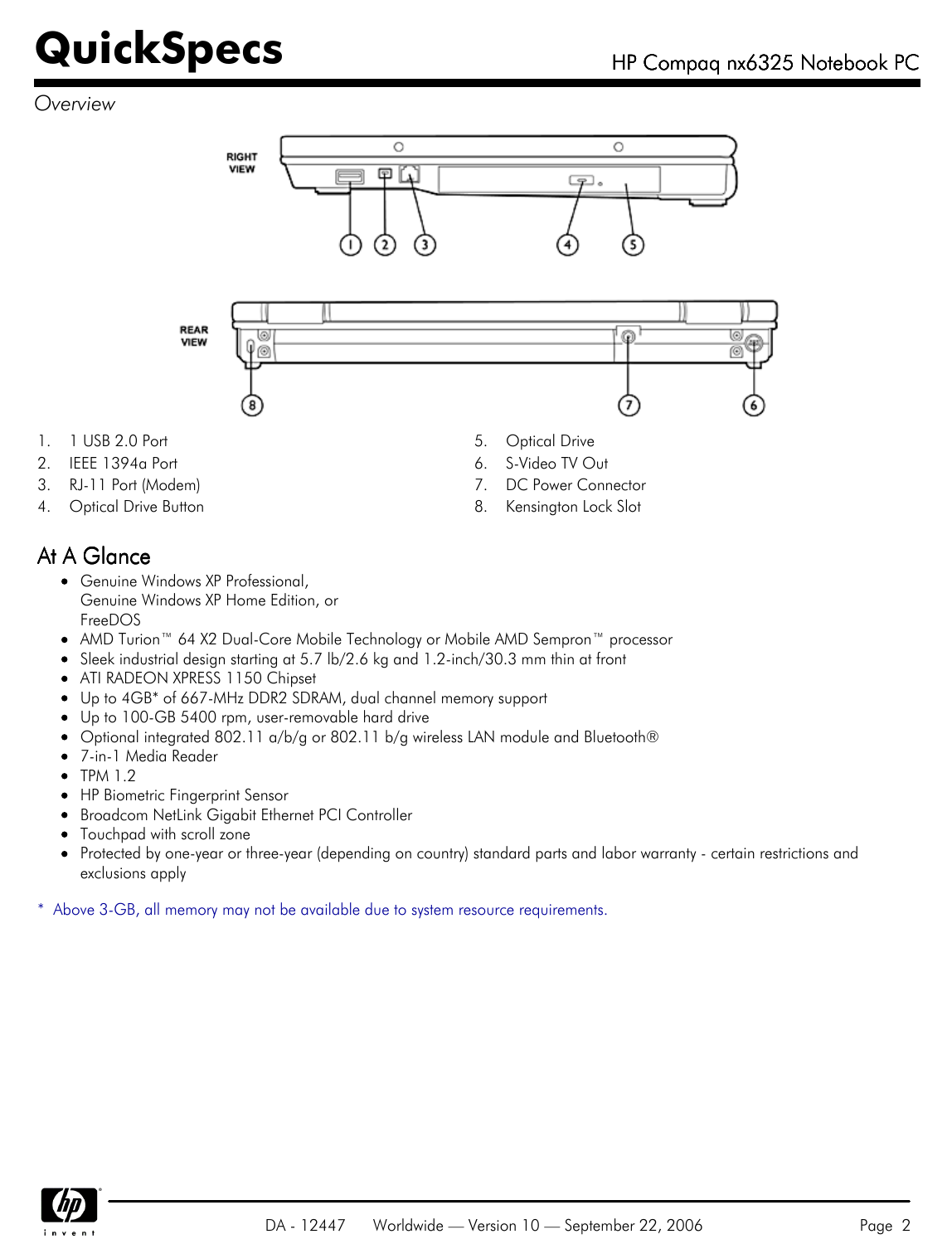#### *Standard Features*

| Processors              | battery optimization mode.     | AMD Turion 64 X2 Dual-Core Mobile Processor TL-60 (2.0-GHz, 2 x 512-KB L2 cache)<br>AMD Turion 64 X2 Dual-Core Mobile Processor TL-56 (1.8-GHz, 2 x 512-KB L2 cache)<br>AMD Turion 64 X2 Dual-Core Mobile Processor TL-52 (1.6-GHz, 2 x 512-KB L2 cache)<br>AMD Turion 64 X2 Dual-Core Mobile Processor TL-50 (1.6-GHz, 2 x 256-KB L2 cache)<br>Mobile AMD Sempron Processor 3500+ (1.8-GHz, 512-KB L2 cache)<br>Mobile AMD Sempron Processor 3400+ (1.8-GHz, 256-KB L2 cache)<br>Mobile AMD Sempron Processor 3200+ (1.6-GHz, 512-KB L2 cache)<br>NOTE: Processor speed denotes maximum performance mode; processors will run at lower speeds n |
|-------------------------|--------------------------------|--------------------------------------------------------------------------------------------------------------------------------------------------------------------------------------------------------------------------------------------------------------------------------------------------------------------------------------------------------------------------------------------------------------------------------------------------------------------------------------------------------------------------------------------------------------------------------------------------------------------------------------------------|
| <b>Operating System</b> | Preinstalled                   | Genuine Windows XP Professional SP2<br>Genuine Windows XP Home Edition SP2<br>FreeDOS                                                                                                                                                                                                                                                                                                                                                                                                                                                                                                                                                            |
|                         | Supported                      | Genuine Windows XP Professional x64 Edition<br>Genuine Windows 2000 (drivers downloadable from http://www.hp.com)                                                                                                                                                                                                                                                                                                                                                                                                                                                                                                                                |
|                         | Certified                      | SuSE Linux Enterprise Desktop 10<br>Novell Linux Desktop 9                                                                                                                                                                                                                                                                                                                                                                                                                                                                                                                                                                                       |
|                         | <b>Windows Vista Capable</b>   | Not all Windows Vista features are available for use on all Windows Vista<br>Capable PCs. All Windows Vista Capable PCs will run the core experiences<br>of Windows Vista, such as innovations in organizing and finding information,<br>security, and reliability. Some features available in premium editions of<br>Windows Vista -- like the new Windows Aero™ user interface -- require<br>advanced or additional hardware.<br>Check http://www.windowsvista.com/getready for details.                                                                                                                                                       |
| Chipset                 | ATI Radeon Xpress 1150 Chipset |                                                                                                                                                                                                                                                                                                                                                                                                                                                                                                                                                                                                                                                  |
| Graphics                |                                | ATI Radeon Xpress 1150, up to 128-MB shared system memory                                                                                                                                                                                                                                                                                                                                                                                                                                                                                                                                                                                        |
| Display                 | Internal                       | 15.0-inch XGA (1024 x 768 resolution and 16 M colors)<br>15.0-inch XGA BrightView (1024 x 768 resolution and<br>16 M colors)<br>15.0-inch SXGA+ wide viewing angle (1400 x 1050 resolution and 16 M<br>colors)                                                                                                                                                                                                                                                                                                                                                                                                                                   |
|                         | External                       | Up to 32-bit per pixel color depth<br>VGA port supports resolutions up to 2048 x 1536 at 75 Hz, and lower<br>resolutions at up to 100 Hz<br>NOTE: Resolutions are dependent upon monitor capability, and resolution<br>and color depth settings.                                                                                                                                                                                                                                                                                                                                                                                                 |

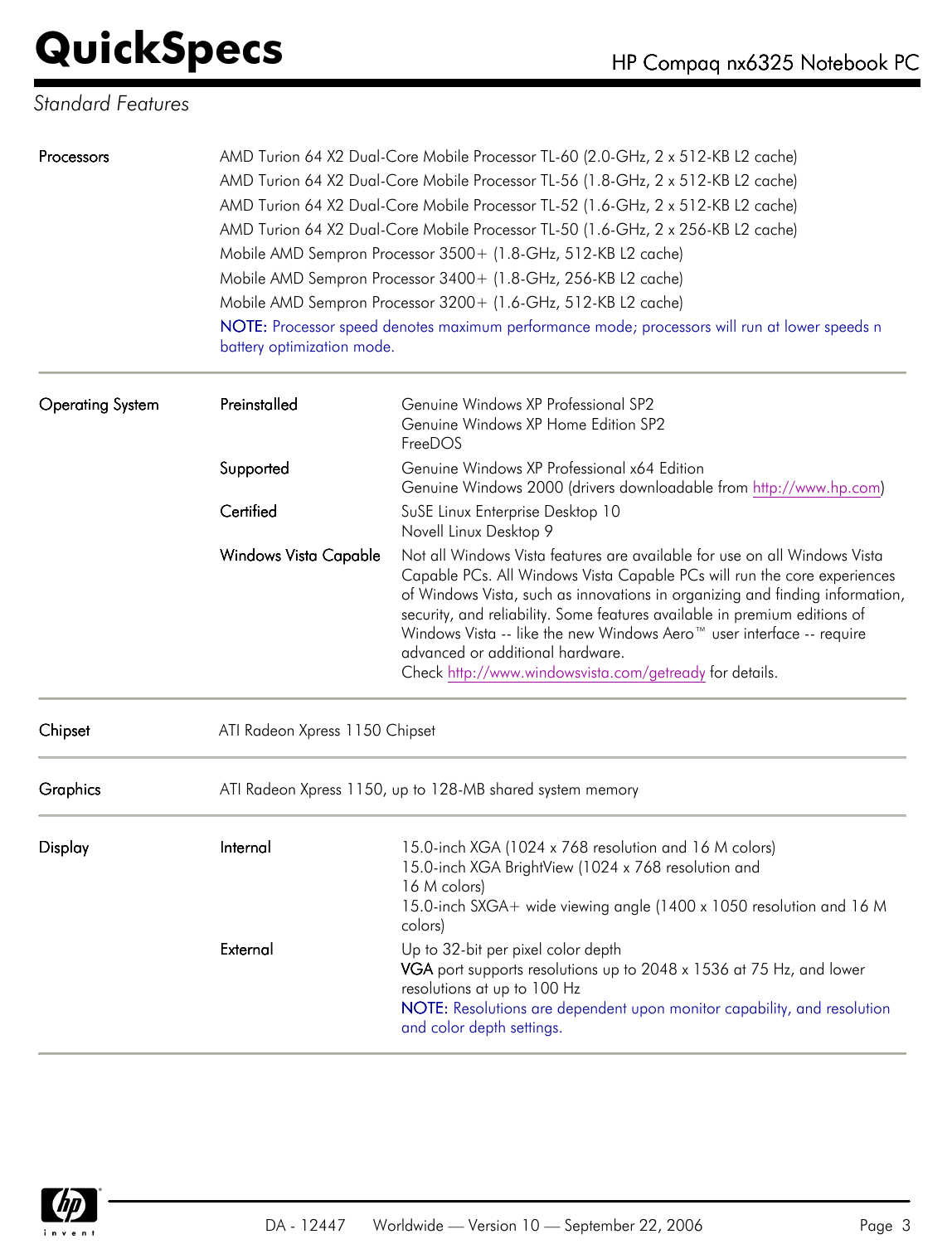#### *Standard Features*

| Memory                  | Standard                                                                 | 256-MB, 512-MB, 1024-MB or 2048-MB 667-MHz DDR2 SDRAM; two<br>SODIMM slots supporting dual channel memory                                                                                                                                                                                                                                                                                                                                                                                                                                                                                                                            |
|-------------------------|--------------------------------------------------------------------------|--------------------------------------------------------------------------------------------------------------------------------------------------------------------------------------------------------------------------------------------------------------------------------------------------------------------------------------------------------------------------------------------------------------------------------------------------------------------------------------------------------------------------------------------------------------------------------------------------------------------------------------|
|                         | Maximum                                                                  | Upgradeable to 4096-MB maximum (2048-MB SODIMM in slots 1 and 2)                                                                                                                                                                                                                                                                                                                                                                                                                                                                                                                                                                     |
|                         | Dual-channel                                                             | Maximized dual-channel performance requires SODIMMs of the same size<br>and speed in both memory slots.                                                                                                                                                                                                                                                                                                                                                                                                                                                                                                                              |
|                         | requirements.                                                            | NOTE: Due to the non-industry standard nature of some third-party memory modules, we recommend<br>HP branded memory to ensure compatibility. If you mix memory speeds, the system will perform at the<br>lower memory speed. Above 3-GB, all memory may not be available due to system resource                                                                                                                                                                                                                                                                                                                                      |
| Communications          | 56K V.92 modem** with digital line guard                                 | Integrated Broadcom NetLink Gigabit Ethernet PCI Controller (10/100/1000 NIC)*                                                                                                                                                                                                                                                                                                                                                                                                                                                                                                                                                       |
|                         |                                                                          | * The term "10/100/1000" or "Gigabit" Ethernet indicates compliance with IEEE standard 802.3ab for<br>Gigabit Ethernet, and does not connote actual operating speed of 1 Gb/s. For high-speed transmission,<br>connection to a Gigabit Ethernet server and network infrastructure is required.                                                                                                                                                                                                                                                                                                                                       |
|                         | is subject to country regulatory approval.                               | ** Designed for downloads from 56K modem compliant sources. Maximum achievable download<br>transmission rates currently do not reach 56 KB/s, and will vary with line conditions. Modem availability                                                                                                                                                                                                                                                                                                                                                                                                                                 |
| <b>Wireless Devices</b> |                                                                          | Support for a broad range of secure, integrated wireless LAN options featuring support for the latest<br>industry standards. Integrated Bluetooth is also an option (factory configurable only) and can be<br>combined with any of the supported wireless LAN options.                                                                                                                                                                                                                                                                                                                                                               |
|                         | All integrated wireless<br>LAN options                                   | Wi-Fi certified<br>Cisco Compatible Extensions support (Version 3.0)<br>Wired Equivalent Privacy (WEP) support up to 128-bit keys<br>Wi-Fi Protected Access (WPA) and WPA2 support<br>802.1x authentication support, including EAP-TLS, EAP-TTLS, PEAP-GTC,<br>PEAP-MSCHAPv2, and LEAP<br>Advanced Encryption Standard (AES) support<br>WiFi certified for WPA2, WMM<br>Dual antennas integrated in the display enclosure                                                                                                                                                                                                            |
|                         | Broadcom 4311AG WiFi<br>Adapter                                          | Integrated support for 802.11a, b and g<br>Up to 54-mbps data rate                                                                                                                                                                                                                                                                                                                                                                                                                                                                                                                                                                   |
|                         | Adapter                                                                  | Broadcom 4311BG WiFi Integrated support for 802.11 b and g<br>Up to 54-mbps data rate                                                                                                                                                                                                                                                                                                                                                                                                                                                                                                                                                |
|                         | <b>HP Integrated Module</b><br>with Bluetooth 2.0<br>Wireless Technology | Bluetooth Specification v2.0 compliant<br>Works with a wide range of Bluetooth devices                                                                                                                                                                                                                                                                                                                                                                                                                                                                                                                                               |
| Keyboard                |                                                                          | The 101/102-key compatible keyboard features an industry standard, full-pitch key layout with desktop<br>keyboard features, such as the isolated inverted-T cursor control keys, editing keys, both left and right<br>control and alt keys, and 12 function keys. US and International key layouts are available. Other<br>features include an integrated numeric keypad, hotkeys for instant access to power conservation,<br>brightness, and other features, 19-mm x 19-mm key pitch (center-to-center spacing), 2.5-mm stroke,<br>comfort-dished keycaps, and bright key legends for improved visibility in low light conditions. |

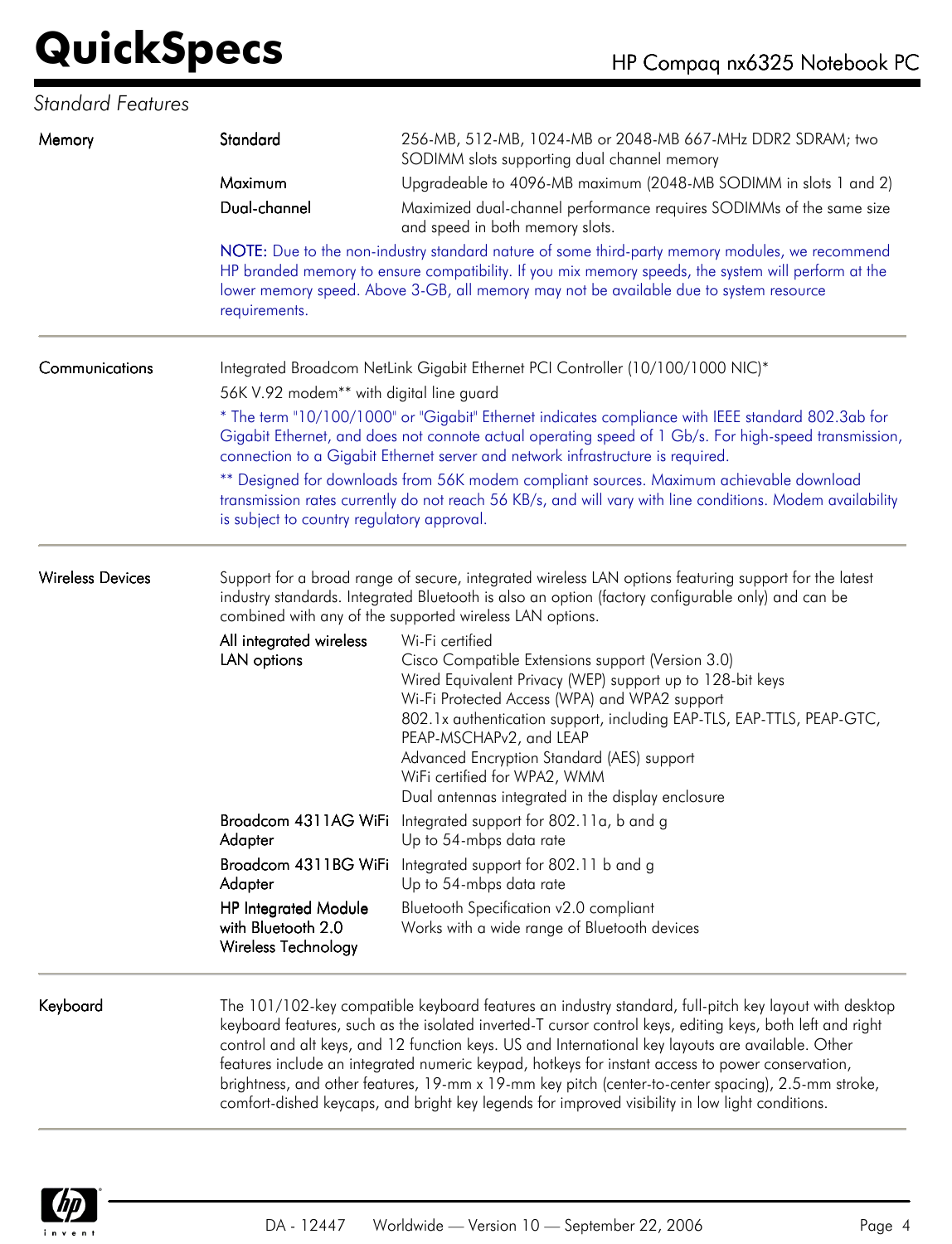| <b>Standard Features</b>                        |                                                   |                                                                                                                                                                                                                                           |
|-------------------------------------------------|---------------------------------------------------|-------------------------------------------------------------------------------------------------------------------------------------------------------------------------------------------------------------------------------------------|
| <b>One-Touch Productivity</b><br><b>Buttons</b> | Mode, Volume Up, Volume Down, and Volume Mute     | Provide one-touch access to the following features: HP Info Center, Wireless On/Off, Presentation                                                                                                                                         |
| <b>Pointing Device</b>                          | Touchpad with scroll zone, two soft-touch buttons |                                                                                                                                                                                                                                           |
| <b>Expansion Card Slots</b>                     | One Type I/II PC Card<br>slot<br>or               | Supports 32-bit CardBus and 16-bit PC Cards                                                                                                                                                                                               |
|                                                 |                                                   | Optional Integrated Smart Compatible with ISO 7816 compliant Smart Cards                                                                                                                                                                  |
|                                                 | <b>Card Reader</b><br><b>Express Card slot</b>    | PC/SC interface support<br>Express Card/34 or ExpressCard/54                                                                                                                                                                              |
| <b>Media Slots</b>                              | 7-in-1 Media Reader                               | Supports SD (Secure Digital), MMC (MultiMedia Card), Memory Stick,<br>Memory Stick Pro, Memory Stick Duo*, Smart Media, xD-Picture card                                                                                                   |
|                                                 |                                                   | *NOTE: Memory Stick Duo Adapters are required and sold separately. Inserting a Memory Stick Duo<br>Card directly into your notebook could damage the memory card and/or notebook.                                                         |
| Storage                                         | <b>Hard Drives</b>                                | 40-, 60-, 80-, 100-GB 5400 rpm SMART SATA<br>NOTE: These hard drives are customer removable and will withstand multiple insertion/removal cycles.                                                                                         |
|                                                 | <b>HP Mobile Data</b><br>Protection System        | Up to 8GB is reserved for the system recovery software.<br>Hard drive is mounted directly to the notebook frame, reducing the<br>transmission of shock to the hard drive and protecting it during normal use<br>from shock and vibration. |
|                                                 | <b>Fixed Optical Drives</b>                       | <b>CD-ROM</b><br>DVD/CD-RW Combo<br>DVD+/-RW SuperMulti with Double Layer<br>LightScribe DVD+/-RW SuperMulti with Double Layer                                                                                                            |
| Interfaces                                      | PC Card Slot                                      | One Type I/II or optional Smart Card Reader                                                                                                                                                                                               |
|                                                 | <b>Express Card Slot</b>                          | Express Card/34 or ExpressCard/54                                                                                                                                                                                                         |
|                                                 | <b>External Monitor</b>                           | One - VGA                                                                                                                                                                                                                                 |
|                                                 | IEEE 1394a Port                                   | One                                                                                                                                                                                                                                       |
|                                                 | <b>External Microphone</b>                        | One                                                                                                                                                                                                                                       |
|                                                 | Headphone/Line out                                | One                                                                                                                                                                                                                                       |
|                                                 | Power Connector                                   | One                                                                                                                                                                                                                                       |
|                                                 | RJ-11 (Modem)                                     | One                                                                                                                                                                                                                                       |
|                                                 | <b>RJ-45 (NIC)</b>                                | One                                                                                                                                                                                                                                       |
|                                                 | S-Video TV Out                                    | One (Support for NTSC/PAL)                                                                                                                                                                                                                |
|                                                 | <b>USB 2.0</b>                                    | Three                                                                                                                                                                                                                                     |
|                                                 | <b>Docking Connector</b>                          | One                                                                                                                                                                                                                                       |
|                                                 | <b>Accessory Battery</b><br>Connector             | One                                                                                                                                                                                                                                       |
|                                                 | <b>LED Status Indicators</b>                      | Twelve                                                                                                                                                                                                                                    |

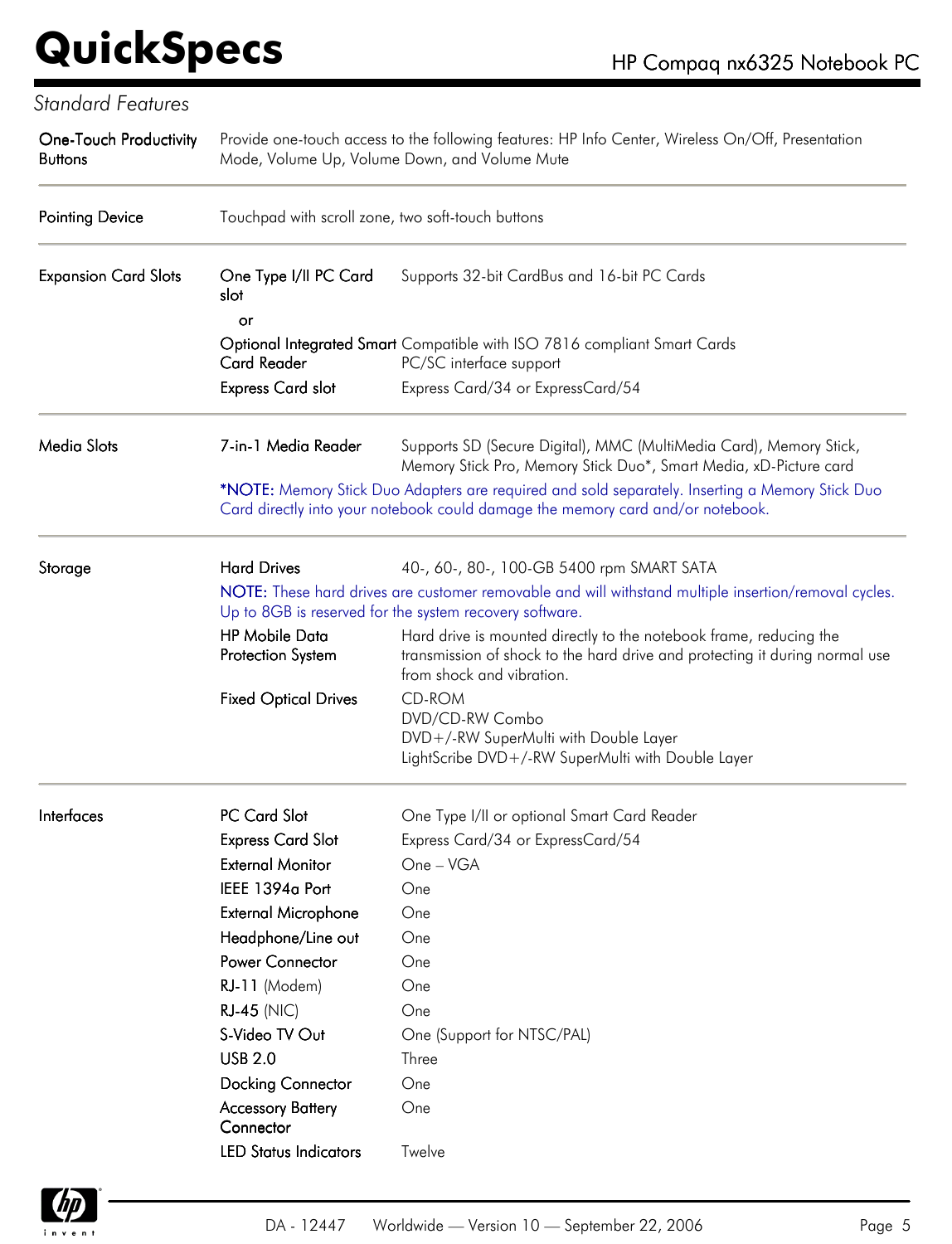#### *Standard Features*

| Audio                                    | PremierSound audio/speaker subsystem<br>ADI1981HD High Definition CODEC<br>24-bit DAC<br>Integrated stereo speakers<br>Integrated microphone<br>Stereo headphone/line out<br>Stereo microphone in | Integrated 16-bit Sound Blaster Pro compatible audio<br>External volume up, volume down, and mute buttons                                                                                                                                                                                                                                                                                                                                                                                                                                                                                                                                                                                                                 |
|------------------------------------------|---------------------------------------------------------------------------------------------------------------------------------------------------------------------------------------------------|---------------------------------------------------------------------------------------------------------------------------------------------------------------------------------------------------------------------------------------------------------------------------------------------------------------------------------------------------------------------------------------------------------------------------------------------------------------------------------------------------------------------------------------------------------------------------------------------------------------------------------------------------------------------------------------------------------------------------|
| Software                                 | <b>Preinstalled Software</b><br>Microsoft Windows XP                                                                                                                                              | Adobe Acrobat Reader<br>HP Backup and Recovery Manager<br>HP Help and Support Center<br><b>HP Mobile Print Driver</b><br>HP ProtectTools Security Manager:<br><b>BIOS Configuration for HP ProtectTools</b><br><b>Embedded Security for HP ProtectTools</b><br>Credential Manager for HP ProtectTools<br><b>HP Quick Launch Buttons</b><br><b>HP Wireless Assistant</b><br>Sonic Digital Media Plus:<br>RecordNow! (for optional DVD+/-RW and DVD/CDRW drives)<br>MyDVD (DVD Authoring for optional DVD+/-RW drives)<br><b>Synaptics Touchpad Driver</b><br>Symantec Norton Internet Security with complimentary 60-day live update<br>Intervideo WinDVD - DVD Player (for optional DVD+/-RW, DVD/CDRW<br>and DVD drives) |
|                                          | <b>Additional software</b><br>available from the Web                                                                                                                                              | <b>Smart Card Security for HP ProtectTools</b><br>Device Access Manager for HP ProtectTools                                                                                                                                                                                                                                                                                                                                                                                                                                                                                                                                                                                                                               |
| <b>HP Backup and Recovery</b><br>Manager |                                                                                                                                                                                                   | Each unit is shipped with HP Backup and Recovery Manager. HP Backup and Recovery Manager can<br>provide data and system file protection for HP business PCs to enable fast recovery if the system<br>becomes corrupted or if important information is accidentally deleted. HP Backup and Recovery<br>Manager can perform scheduled or manual backups of the entire drive or individual files and folders.<br>Up to 8GB of the hard drive is reserved for the system recovery software. HP Backup and Recovery<br>Manager can also create software recovery CDs or DVDs (requires optional hardware).                                                                                                                     |
| <b>SMBIOS Version 2.4</b>                | information.                                                                                                                                                                                      | System Management BIOS, previously known as DMI BIOS, is used to store system management                                                                                                                                                                                                                                                                                                                                                                                                                                                                                                                                                                                                                                  |

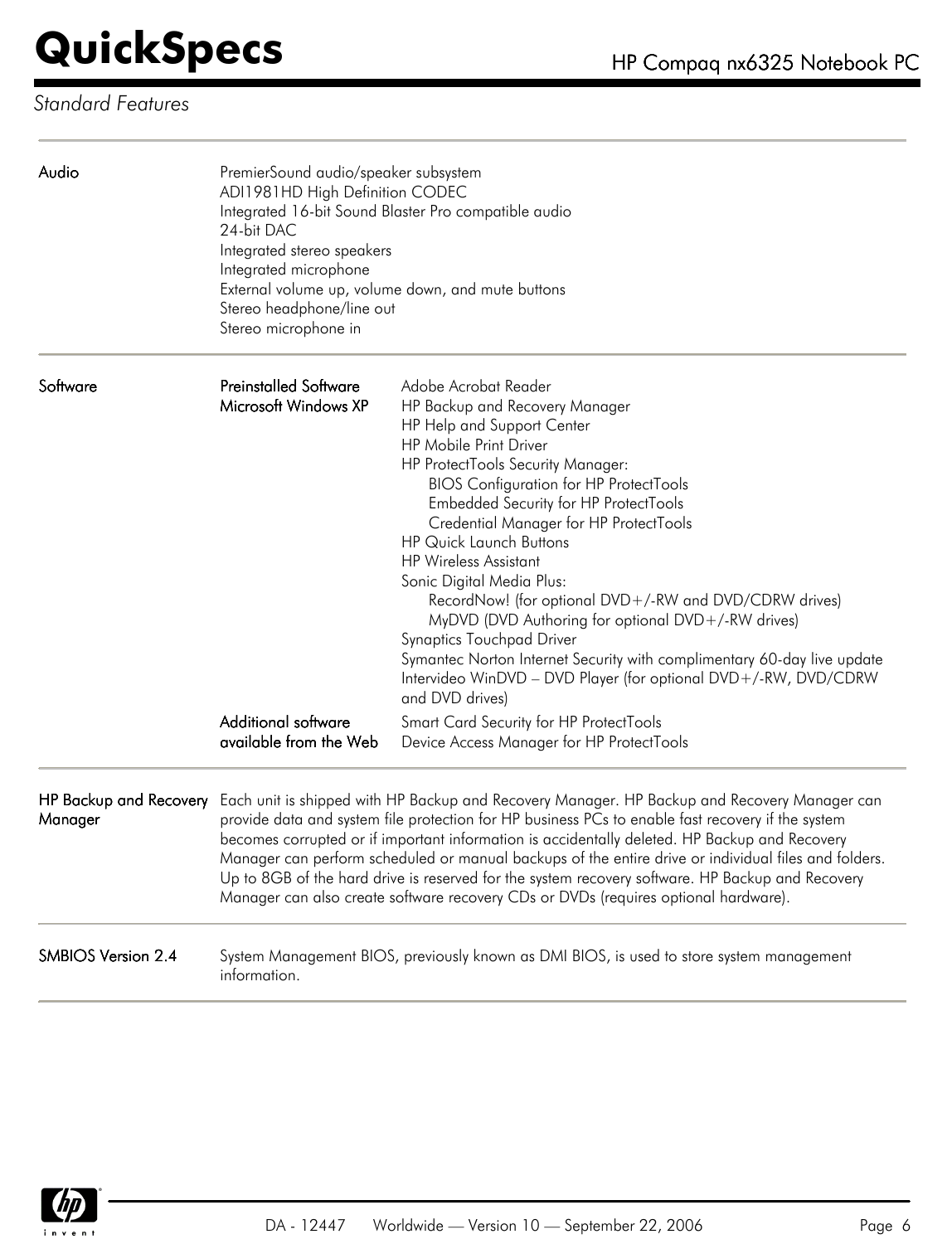#### *Standard Features*

| <b>HP ProtectTools Security</b><br>Manager     |                                                                                                                                                                                  | capabilities through add-on software modules. Modules currently available are:                                                                                                                                                                                                                                                                                                             | HP ProtectTools Security Manager is the security platform for business notebooks and desktops. The HP<br>ProtectTools Security Manager is an extensible client security console that delivers enhanced security |
|------------------------------------------------|----------------------------------------------------------------------------------------------------------------------------------------------------------------------------------|--------------------------------------------------------------------------------------------------------------------------------------------------------------------------------------------------------------------------------------------------------------------------------------------------------------------------------------------------------------------------------------------|-----------------------------------------------------------------------------------------------------------------------------------------------------------------------------------------------------------------|
|                                                | - Smart Card Security for HP ProtectTools<br>- BIOS Configuration for HP ProtectTools<br>- Credential Manager for HP ProtectTools<br>- Device Access Manager for HP ProtectTools |                                                                                                                                                                                                                                                                                                                                                                                            |                                                                                                                                                                                                                 |
| Security                                       | <b>Standard Features</b>                                                                                                                                                         | HP ProtectTools Security Manager<br>HP Biometric Fingerprint Sensor<br><b>Configuration Control Hardware</b><br>Memory Change Alert<br>Ownership Tag<br>Setup Password<br>Power-On Password<br>DriveLock<br><b>TPM Enhanced DriveLock</b><br><b>HP Disk Sanitizer</b><br><b>Enabled for PC Smart Card options</b><br>TPM 1.2 Embedded Security Chip<br>Kensington Lock Slot<br>separately) | Support for Computrace / LoJack for Laptops (must be purchased                                                                                                                                                  |
|                                                | <b>Optional Features</b>                                                                                                                                                         | <b>Smart Card Reader</b><br>(replaces Type I/II PC<br>Card slot)                                                                                                                                                                                                                                                                                                                           | Compatible with ISO 7816 compliant Smart<br>Cards<br>PC/SC interface support                                                                                                                                    |
|                                                |                                                                                                                                                                                  |                                                                                                                                                                                                                                                                                                                                                                                            | For more information on HP security solutions refer to http://www.hp.com/go/security.                                                                                                                           |
| Power Supply                                   | HP Fast Charge Technology*                                                                                                                                                       | External 65-watt Smart AC adapter, 6-foot (1.8-meter) power cord included.<br>Total length including External AC adapter is 12 feet (3.66 meter).                                                                                                                                                                                                                                          |                                                                                                                                                                                                                 |
| not apply to 12-cell Ultra-Capacity batteries. |                                                                                                                                                                                  |                                                                                                                                                                                                                                                                                                                                                                                            | *Fast Charge Technology recharges your battery up to 90% within 90 minutes when the system is off. Fast Charge Technology does                                                                                  |
| Battery                                        | <b>Primary Battery</b>                                                                                                                                                           | 55Wh 6-cell high capacity Lithium-Ion<br>43Wh 6-cell high capacity Lithium-Ion                                                                                                                                                                                                                                                                                                             |                                                                                                                                                                                                                 |
|                                                | Optional HP 8-Cell<br><b>Extended Life Battery</b>                                                                                                                               | 52Wh 8-cell high capacity Lithium-Ion                                                                                                                                                                                                                                                                                                                                                      |                                                                                                                                                                                                                 |



95Wh 12-cell high capacity Lithium-Ion

Optional HP 12-Cell Ultra-Capacity Battery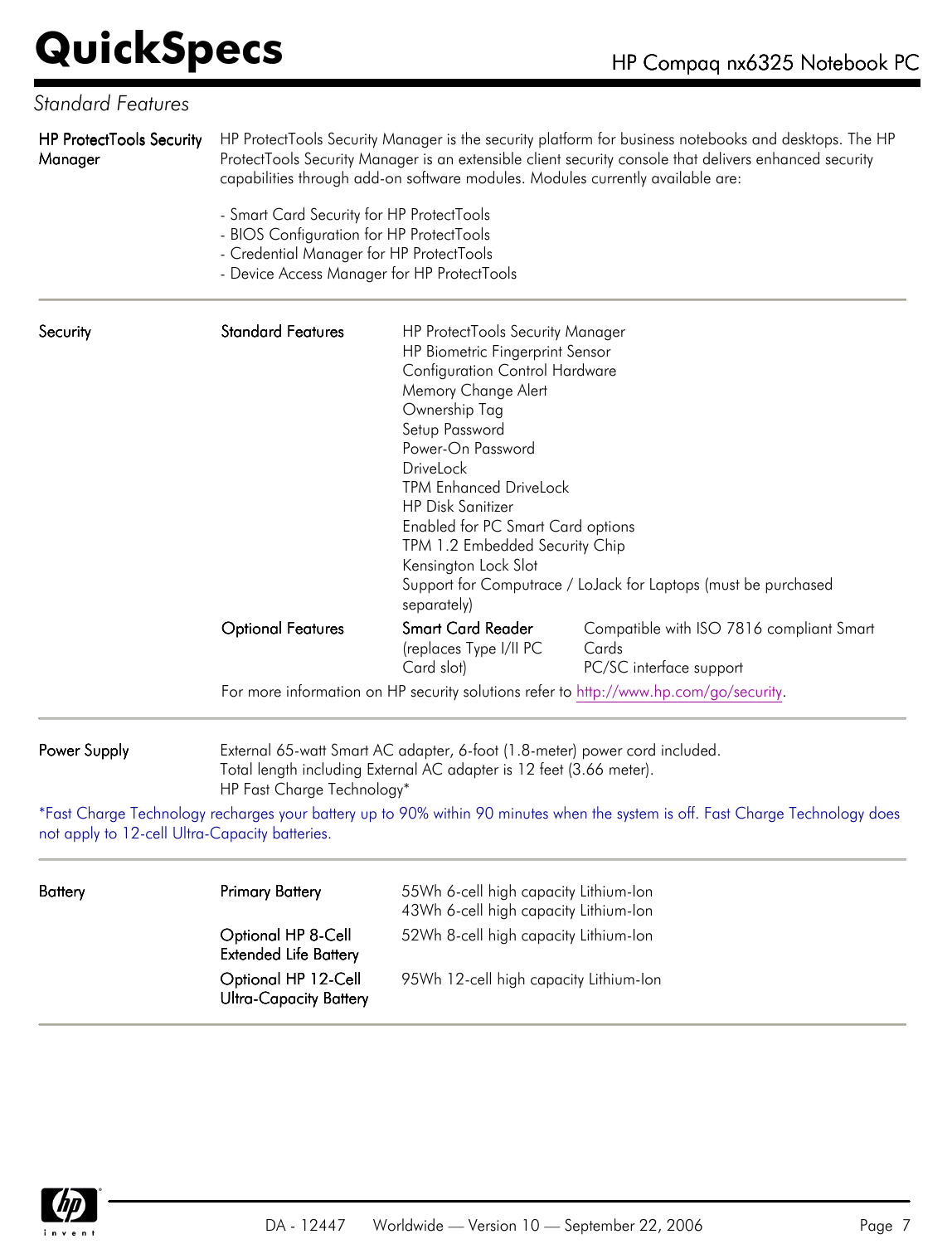#### *Standard Features*

| <b>Battery Life</b>        | <b>Primary Battery</b>                                                      | 55Wh: Up to 4 hours                                                                                                                                                                                                                                                                                                                                                                                                        |
|----------------------------|-----------------------------------------------------------------------------|----------------------------------------------------------------------------------------------------------------------------------------------------------------------------------------------------------------------------------------------------------------------------------------------------------------------------------------------------------------------------------------------------------------------------|
|                            | Primary Battery and<br>optional HP 8-Cell<br><b>Extended Life Battery</b>   | 55Wh: Up to 8 hours and 15 minutes                                                                                                                                                                                                                                                                                                                                                                                         |
|                            | Primary Battery and<br>optional HP 12-Cell<br><b>Ultra-Capacity Battery</b> | 55Wh: Up to 11 hours and 15 minutes                                                                                                                                                                                                                                                                                                                                                                                        |
|                            |                                                                             | NOTE: Battery life will vary depending on the product configuration, product model, applications loaded<br>on the product, power management settings of the product, and the product features used by the<br>customer. As with all batteries, the maximum capacity of this battery will decrease with time and usage.                                                                                                      |
| <b>System Standby Time</b> | Up to 1 week                                                                |                                                                                                                                                                                                                                                                                                                                                                                                                            |
| <b>Power Conservation</b>  | ATI PowerPlay technology                                                    |                                                                                                                                                                                                                                                                                                                                                                                                                            |
|                            | Hibernation                                                                 |                                                                                                                                                                                                                                                                                                                                                                                                                            |
|                            | Standby                                                                     |                                                                                                                                                                                                                                                                                                                                                                                                                            |
|                            | ACPI compliance                                                             |                                                                                                                                                                                                                                                                                                                                                                                                                            |
| Docking                    | <b>HP Docking Station</b><br>HP Advanced Docking Station                    |                                                                                                                                                                                                                                                                                                                                                                                                                            |
|                            | HP Adjustable Notebook Stand                                                |                                                                                                                                                                                                                                                                                                                                                                                                                            |
|                            | lower total cost of ownership.                                              | HP's shared docking solutions provide simple and convenient port replication and cable management.<br>Features include Gigabit NIC pass through, modem pass through, legacy parallel and serial ports, S-<br>video TV out, USB 2.0 ports, integrated security mechanism*, integrated MultiBay II and ExpressCard**<br>slots. These docking solutions are compatible across multiple Business Notebook platforms enabling a |
|                            | <b>** HP Advanced Docking Station only</b>                                  | HP/Kensington Cable Lock required (purchased separately)                                                                                                                                                                                                                                                                                                                                                                   |
| Service and Support        |                                                                             | HP Services includes a one-year standard parts and labor warranty, pick-up or carry-in, and toll-free $7 \times$<br>24 hardware technical phone support. On-site service and warranty upgrades are also available.                                                                                                                                                                                                         |
|                            |                                                                             | NOTE: Certain restrictions and exclusions apply. Consult the HP Customer Support Center for details.<br>http://h20000.www2.hp.com/bizsupport/TechSupport/ProductRoot.jsp.                                                                                                                                                                                                                                                  |

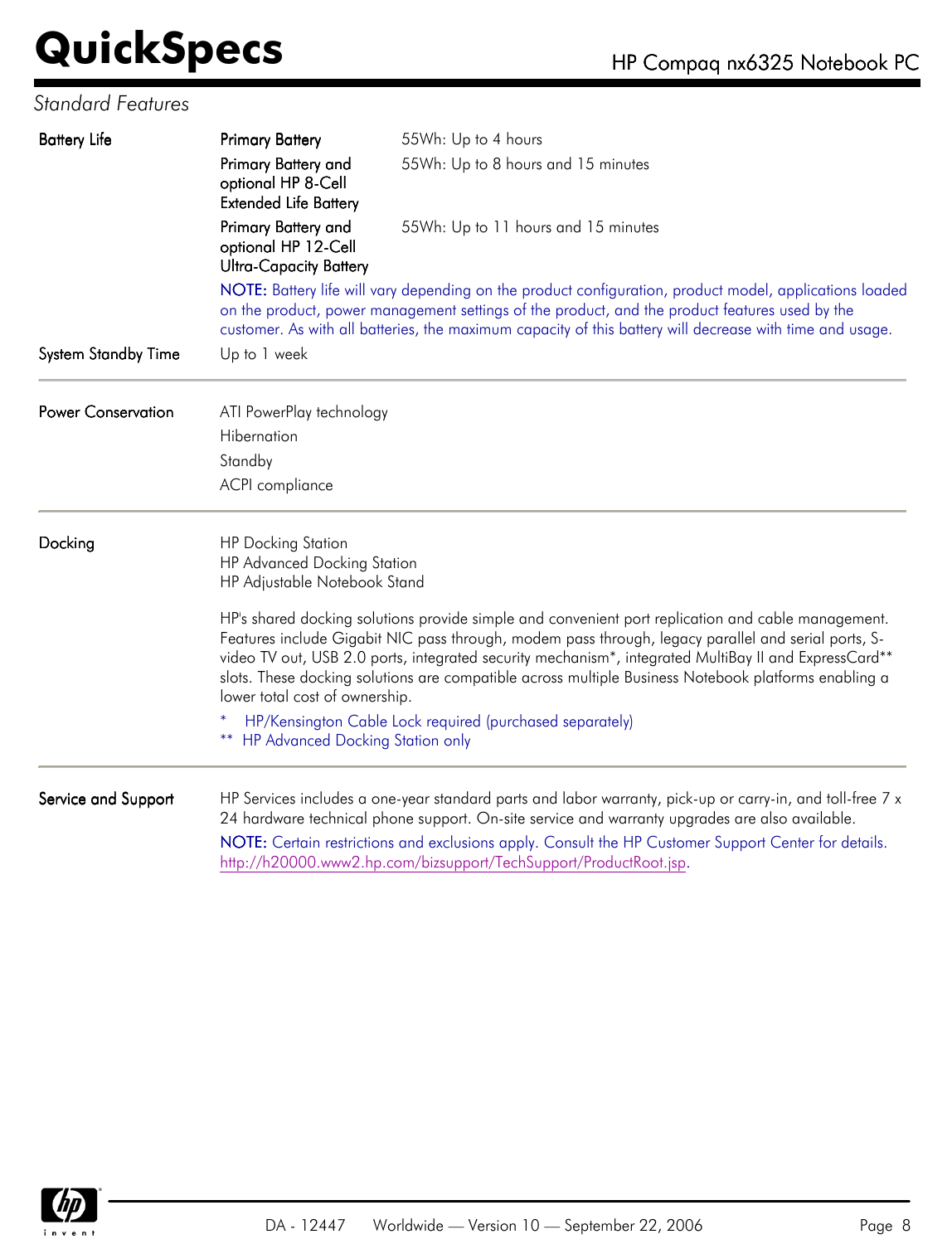#### *Options*

| Memory                                                      | HP 256-MB (DDR2 533 MHz) SODIMM                     | <b>PE830A</b> |
|-------------------------------------------------------------|-----------------------------------------------------|---------------|
|                                                             | HP 512-MB (DDR2 533 MHz) SODIMM                     | <b>PE831A</b> |
|                                                             | HP 1-GB (DDR2 533 MHz) SODIMM                       | <b>PE832A</b> |
|                                                             | HP 512-MB (DDR2 667 MHz) SODIMM                     | EM993AA       |
|                                                             | HP 1-GB (DDR2 667 MHz) SODIMM                       | EM994AA       |
|                                                             | HP 2-GB (DDR2 667 MHz) SODIMM                       | EM995AA       |
| MultiBay II Storage                                         | HP MultiBay II DVD-ROM Drive                        | <b>PA849A</b> |
| $(9.5 - mm)$                                                | HP MultiBay II DVD/CD-RW Combo Drive                | <b>PA850A</b> |
| <b>NOTE: Requires HP</b><br><b>Advanced Docking Station</b> | HP MultiBay II DVD+/-RW Drive                       | <b>PA851A</b> |
| or HP External MultiBay II                                  | HP 80-GB 5400rpm MultiBay II Hard Drive             | <b>PH357A</b> |
| <b>Other Storage</b>                                        | HP 80-GB 5400rpm SATA Hard Drive                    | ET354AA       |
|                                                             | HP 12.7mm DVD+/-RW LightScribe Drive                | ET353AA       |
|                                                             | HP USB Digital Drive + 128-MB SD Memory             | DL702AA       |
|                                                             | <b>HP USB Diskette Drive</b>                        | <b>DC361B</b> |
| <b>Expansion Solutions</b>                                  | HP Docking Station with Smart Adapter               | EN488AA#xxx   |
|                                                             | HP Advanced Docking Station with Smart Adapter      | EN489AA#xxx   |
|                                                             | HP 3-in1 NAS Docking Station                        | EM537AA#xxx   |
|                                                             | <b>HP Standard Monitor Stand</b>                    | <b>PA507A</b> |
|                                                             | HP Adjustable Notebook Stand                        | <b>PA508A</b> |
|                                                             | HP 9.5mm External MultiBay II Cradle                | PA509A#xxx    |
|                                                             | HP 4-port USB 2.0 Hub                               | <b>DG954A</b> |
| Power                                                       | HP (WW) 2-Bay Battery Charging Station              | DT533A#xxx    |
|                                                             | HP (NA) 10-Bay Battery Charging Station             | DT534A#ABA    |
|                                                             | HP (4200/6100/6200/8200) Battery Adapter Kit        | <b>PK402A</b> |
|                                                             | HP 65W Smart AC Adapter                             | ED494AA#xxx   |
|                                                             | HP 90W Smart AC Adapter                             | ED495AA#xxx   |
|                                                             | HP 90W Smart Auto Adapter                           | ED493AA       |
|                                                             | HP 65W Air/Auto/AC Combo Adapter                    | ED993AA#xxx   |
|                                                             | HP (6100/6200 series) 6-Cell Li-Ion Primary Battery | <b>PB994A</b> |
|                                                             | HP 8-cell Extended Life Battery                     | <b>PB993A</b> |
|                                                             | HP 12-cell Ultra-Capacity Battery                   | EJ092AA       |

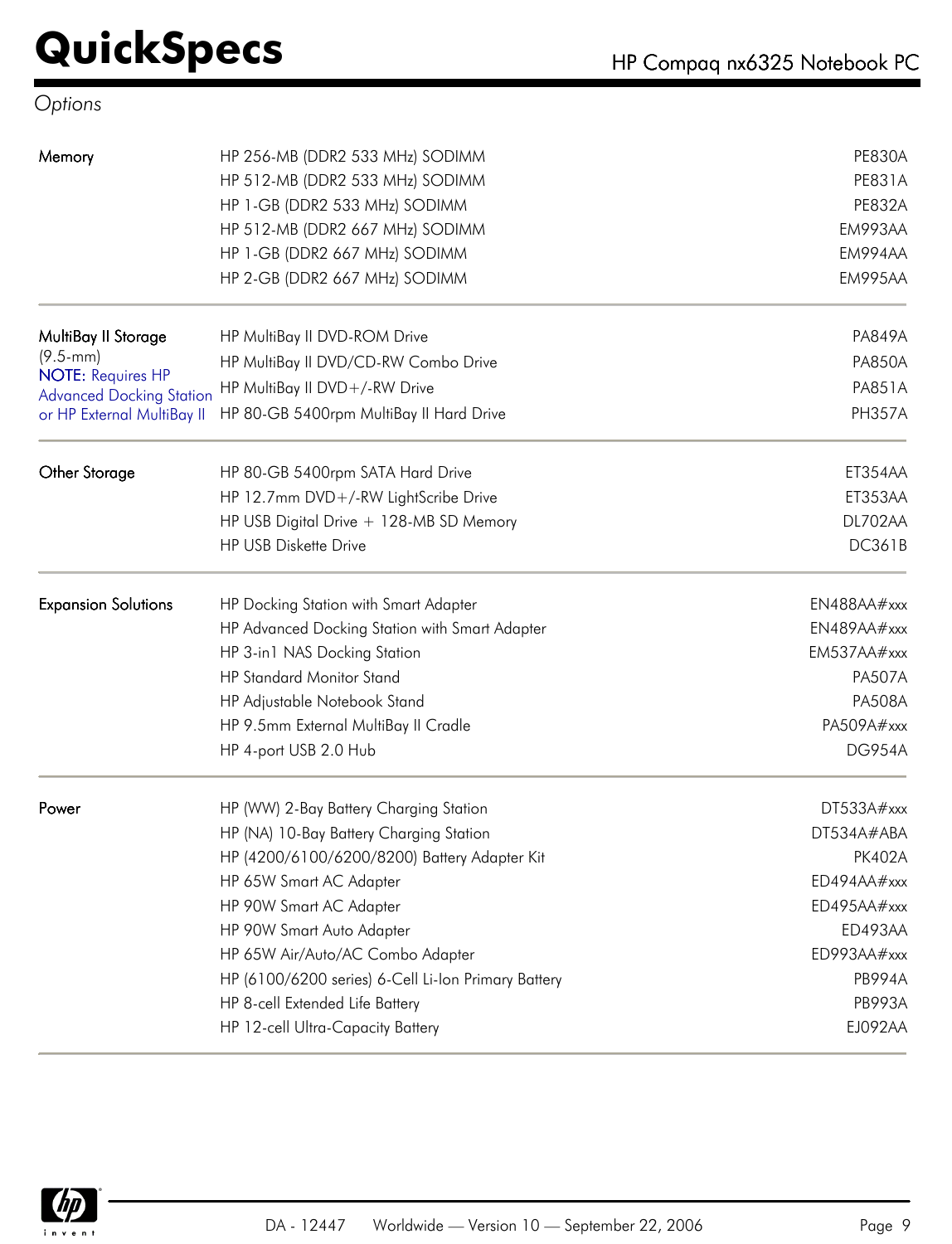| Options               |                                          |               |
|-----------------------|------------------------------------------|---------------|
| <b>Carrying Cases</b> | <b>HP Value Carrying Case</b>            | <b>DL617A</b> |
|                       | HP Top Load Nylon Carrying Case          | <b>DC915A</b> |
|                       | HP Executive Nylon/Leather Case          | <b>PA847A</b> |
|                       | <b>HP Sport Backpack</b>                 | <b>DG102A</b> |
| Security              | HP Smart Card Reader with Java Card      | EL347AA       |
|                       | Java Card Bulk Pack (1-100)              | EL348AA       |
|                       | HP/Kensington MicroSaver Security Lock   | <b>PC766A</b> |
| Input/Output Devices  | HP USB/PS2 Keyboard                      | DC852A#xxx    |
|                       | HP USB/PS2 Optical 2-Button Scroll Mouse | DC369A        |
|                       | <b>HP USB Optical Travel Mouse</b>       | F2100A        |

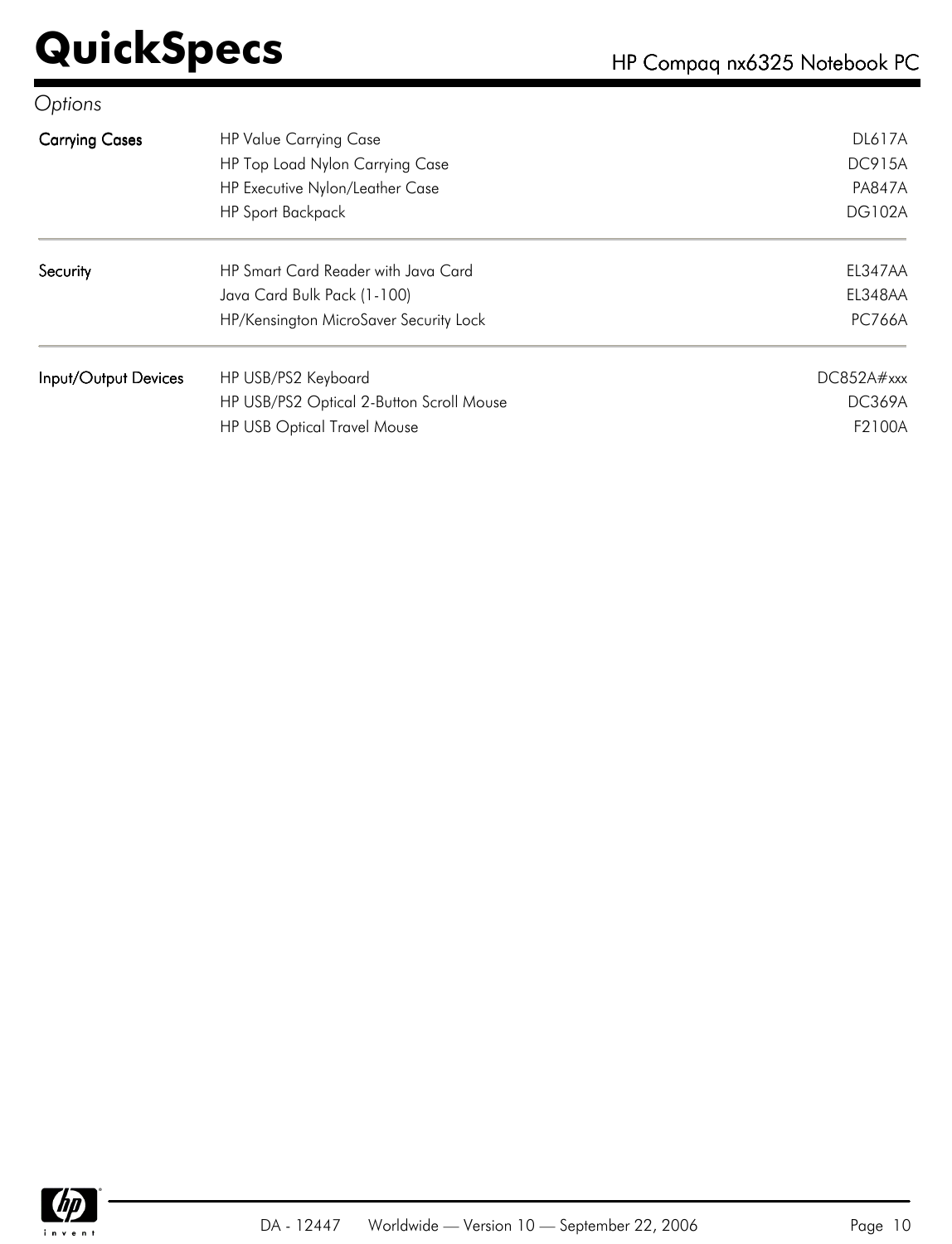#### *Memory*

Support for up to 4096 MB\* of 667-MHz DDR2 SDRAM Two DIMM slots DIMM sizes supported: 256 MB, 512 MB, 1024 MB, and 2048 MB

| <b>Standard Memory</b> | • 256 MB (256 MB $\times$ 1)          |
|------------------------|---------------------------------------|
|                        | • 512 MB (512 MB x 1 or 256 MB x 2)   |
|                        | • 1024 MB (1024 MB x 1 or 512 MB x 2) |
|                        | • 2048 MB (1024 MB $\times$ 2)        |

#### Optional Memory Upgrades

Support for up to 4096 MB\* of memory is available (with the installation of optional DDR2 SDRAM memory kits). Both memory slots are user accessible. Please refer to the Hardware and Software Guide for installation procedures. Maximized dual-channel performance requires SODIMMs of the same size and speed in both memory slots.

| Up to    | Slot 1  | Slot 2  |
|----------|---------|---------|
| 768 MB   | 512 MB  | 256 MB  |
| 1024 MB  | 1024 MB | Empty   |
| 1024 MB  | 512 MB  | 512 MB  |
| 1280 MB  | 1024 MB | 256 MB  |
| 1536 MB  | 1024 MB | 512 MB  |
| 2048 MB  | 1024 MB | 1024 MB |
| 4096 MB* | 2048 MB | 2048 MB |

NOTE: This chart does not represent all possible memory configurations. Due to the non-industry standard nature of some third-party memory modules, we strongly recommend using only HP branded memory modules to ensure compatibility. If you mix memory speeds, the system will perform at the lower memory speed.

| Memory Upgrades | HP 512-MB (DDR2 667 MHz) SODIMM | EM993AA |
|-----------------|---------------------------------|---------|
|                 | HP 1-GB (DDR2 667 MHz) SODIMM   | EM994AA |
|                 | HP 2-GB (DDR2 667 MHz) SODIMM   | EM995AA |

\* Above 3-GB, all memory may not be available due to system resource requirements.

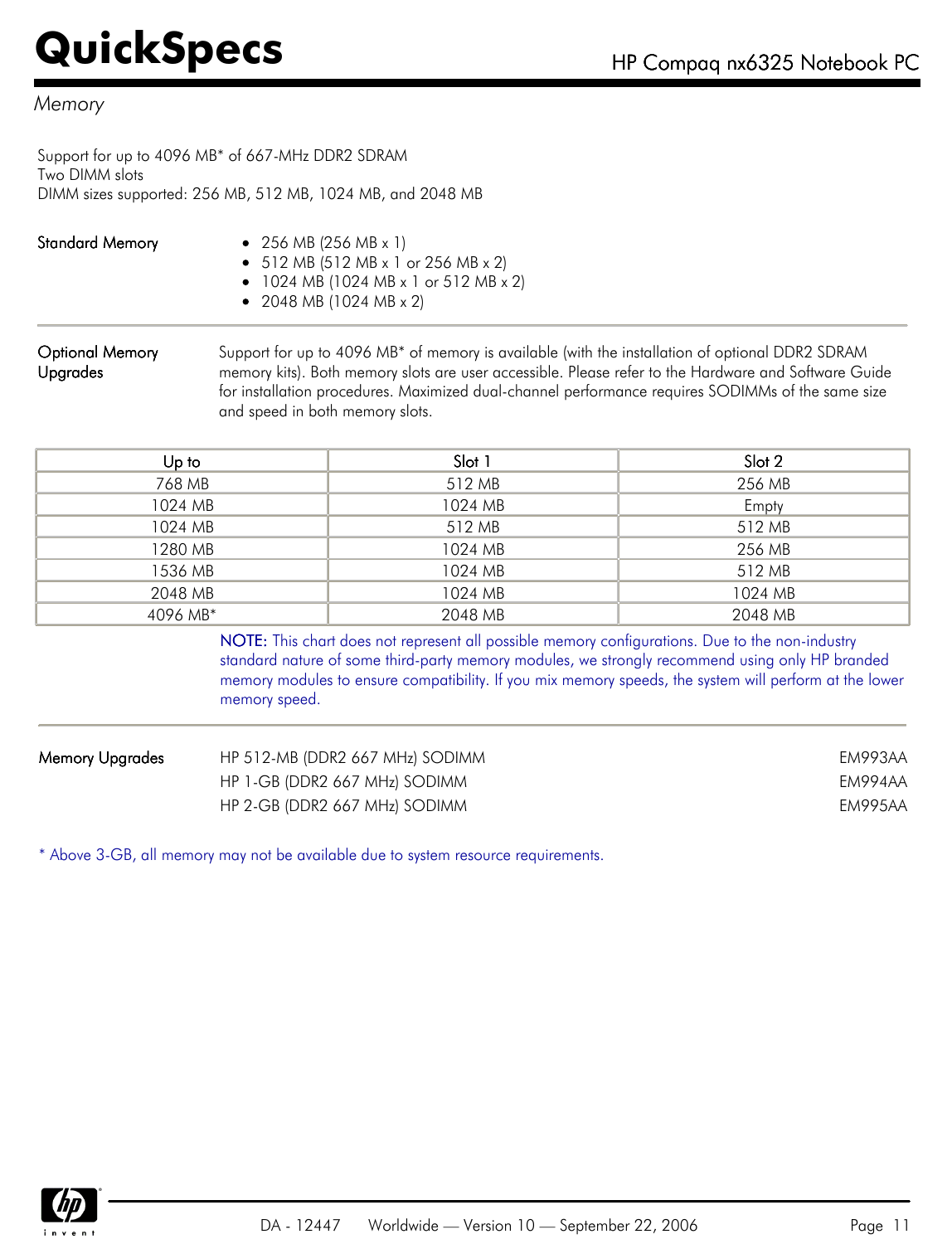*Storage*

#### Removable Media Drive Support

|                                                                      | <b>Quantity Supported</b> | Drive Bay               |
|----------------------------------------------------------------------|---------------------------|-------------------------|
| LightScribe DVD+/-RW SuperMulti One<br>Drive with Double Layer Drive |                           | Fixed optical drive bay |
| DVD+/-RW SuperMulti Drive with One<br>Double Layer                   |                           | Fixed optical drive bay |
| DVD/CD-RW Combo Drive                                                | One                       | Fixed optical drive bay |
| <b>CD-ROM Drive</b>                                                  | One                       | Fixed optical drive bay |

#### Hard Drive Support

|                                                 | <b>Quantity Supported</b> | Drive Bay                |
|-------------------------------------------------|---------------------------|--------------------------|
| <b>Primary Hard Drives</b>                      |                           |                          |
| 100-GB 5400 rpm SMART SATA<br><b>Hard Drive</b> | One                       | Dedicated hard drive bay |
| 80-GB 5400 rpm SMART SATA<br><b>Hard Drive</b>  | One                       | Dedicated hard drive bay |
| 60-GB 5400 rpm SMART SATA<br><b>Hard Drive</b>  | One                       | Dedicated hard drive bay |
| 40-GB 5400 rpm SMART SATA<br><b>Hard Drive</b>  | One                       | Dedicated hard drive bay |

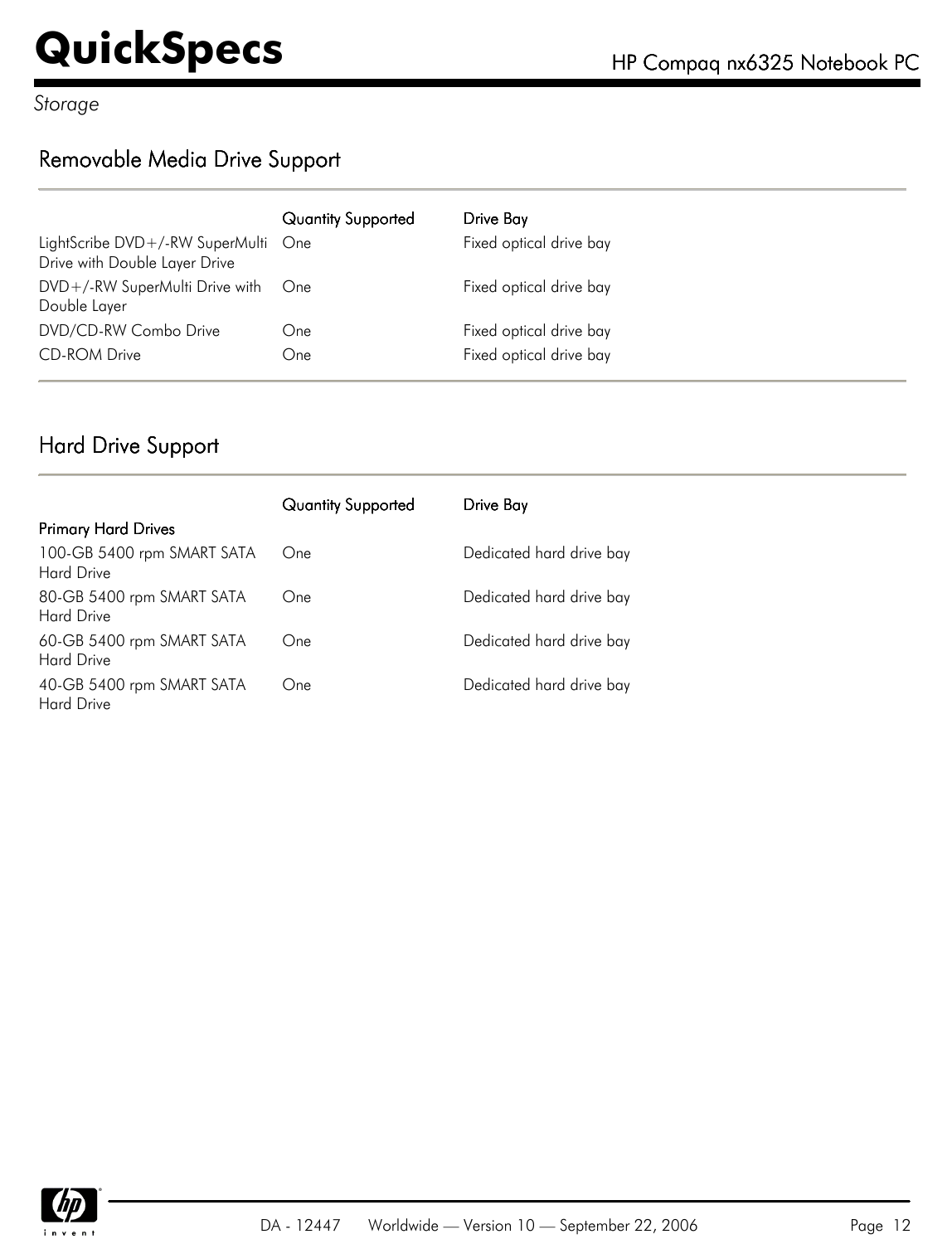| <b>Fechnical Specifications</b> |                                          |                                                                                         |                                                                                                                                                                                                      |  |
|---------------------------------|------------------------------------------|-----------------------------------------------------------------------------------------|------------------------------------------------------------------------------------------------------------------------------------------------------------------------------------------------------|--|
| System Unit                     | Dimensions (HxWxD)<br>Weight             | 1.2 (at front) x 12.9 x 10.8 in (30.3 (at front) x 328.6 x 247.3 mm)<br>5.7 lb (2.6 kg) |                                                                                                                                                                                                      |  |
|                                 |                                          | and CD-ROM drive. Weight varies by configuration and components.                        | NOTE: Height varies depending upon where on the notebook the measurement is made. Weight varies<br>by configuration and components. Weight includes 6-cell battery, 60-GB hard drive, 256-MB memory, |  |
|                                 | <b>Stand-Alone Power</b><br>Requirements | Normal Operating<br>Voltage                                                             | 18.5 V                                                                                                                                                                                               |  |
|                                 |                                          | Average Operating Power 12.5 W                                                          |                                                                                                                                                                                                      |  |
|                                 |                                          | Max Operating Power                                                                     | < 65 W                                                                                                                                                                                               |  |
|                                 | Temperature                              | Operating                                                                               | 32° to 95° F (0° to 35° C) (not writing optical)                                                                                                                                                     |  |
|                                 |                                          |                                                                                         | 41 $\degree$ to 95 $\degree$ F (5 $\degree$ to 35 $\degree$ C) (writing optical)                                                                                                                     |  |
|                                 |                                          | Non-operating                                                                           | $-4^{\circ}$ to $140^{\circ}$ F (-20 $^{\circ}$ to 60 $^{\circ}$ C)                                                                                                                                  |  |
|                                 | <b>Relative Humidity</b>                 | Operating                                                                               | 10% to 90%, non-condensing                                                                                                                                                                           |  |
|                                 |                                          | Non-operating                                                                           | 5% to 95%, 101.6° F (38.7° C) maximum wet<br>bulb temperature                                                                                                                                        |  |
|                                 | Shock                                    | Operating                                                                               | 125 G, 2 ms, half-sine                                                                                                                                                                               |  |
|                                 |                                          | Non-operating                                                                           | 200 G, 2 ms, half-sine                                                                                                                                                                               |  |
|                                 | <b>Random Vibration</b>                  | Operating                                                                               | $0.75$ grms                                                                                                                                                                                          |  |
|                                 |                                          | Non-operating                                                                           | $1.50$ grms                                                                                                                                                                                          |  |
|                                 | Altitude                                 | Operating                                                                               | -50 to 10,000 ft (-15.24 to 3,048 m)                                                                                                                                                                 |  |
|                                 | (unpressurized)                          | Non-operating                                                                           | -50 to 40,000 ft (-15.24 to 12,192 m)                                                                                                                                                                |  |
|                                 | <b>Industry Standard</b>                 | UL                                                                                      | Yes                                                                                                                                                                                                  |  |
|                                 | Certifications                           | <b>CSA</b>                                                                              | Yes                                                                                                                                                                                                  |  |
|                                 |                                          | <b>FCC Compliance</b>                                                                   | Yes                                                                                                                                                                                                  |  |
|                                 |                                          | <b>Energy Star Compliant</b>                                                            | Yes                                                                                                                                                                                                  |  |
|                                 |                                          | <b>ICES</b>                                                                             | Yes                                                                                                                                                                                                  |  |
|                                 |                                          | GS                                                                                      | Yes                                                                                                                                                                                                  |  |
|                                 |                                          | Australia / NZ A-Tick<br>Compliance                                                     | Yes                                                                                                                                                                                                  |  |
|                                 |                                          | CCC                                                                                     | Yes                                                                                                                                                                                                  |  |
|                                 |                                          | Japan VCCI Compliance                                                                   | Yes                                                                                                                                                                                                  |  |
|                                 |                                          | <b>MIC</b>                                                                              | Yes                                                                                                                                                                                                  |  |
|                                 |                                          | <b>BSMI</b>                                                                             | Yes                                                                                                                                                                                                  |  |
|                                 |                                          | <b>CE Marking Compliance</b>                                                            | Yes                                                                                                                                                                                                  |  |
|                                 |                                          | <b>BNCI or BELUS</b>                                                                    | Yes                                                                                                                                                                                                  |  |
|                                 |                                          | <b>CIT</b>                                                                              | Yes                                                                                                                                                                                                  |  |
|                                 |                                          | <b>GOST</b>                                                                             | Yes                                                                                                                                                                                                  |  |
|                                 |                                          | Saudi Arabian<br>Compliance (ICCP)                                                      | Yes                                                                                                                                                                                                  |  |
|                                 |                                          | SABS                                                                                    | Yes                                                                                                                                                                                                  |  |
|                                 |                                          | <b>UKRSERTCOMPUTER</b>                                                                  | Yes                                                                                                                                                                                                  |  |

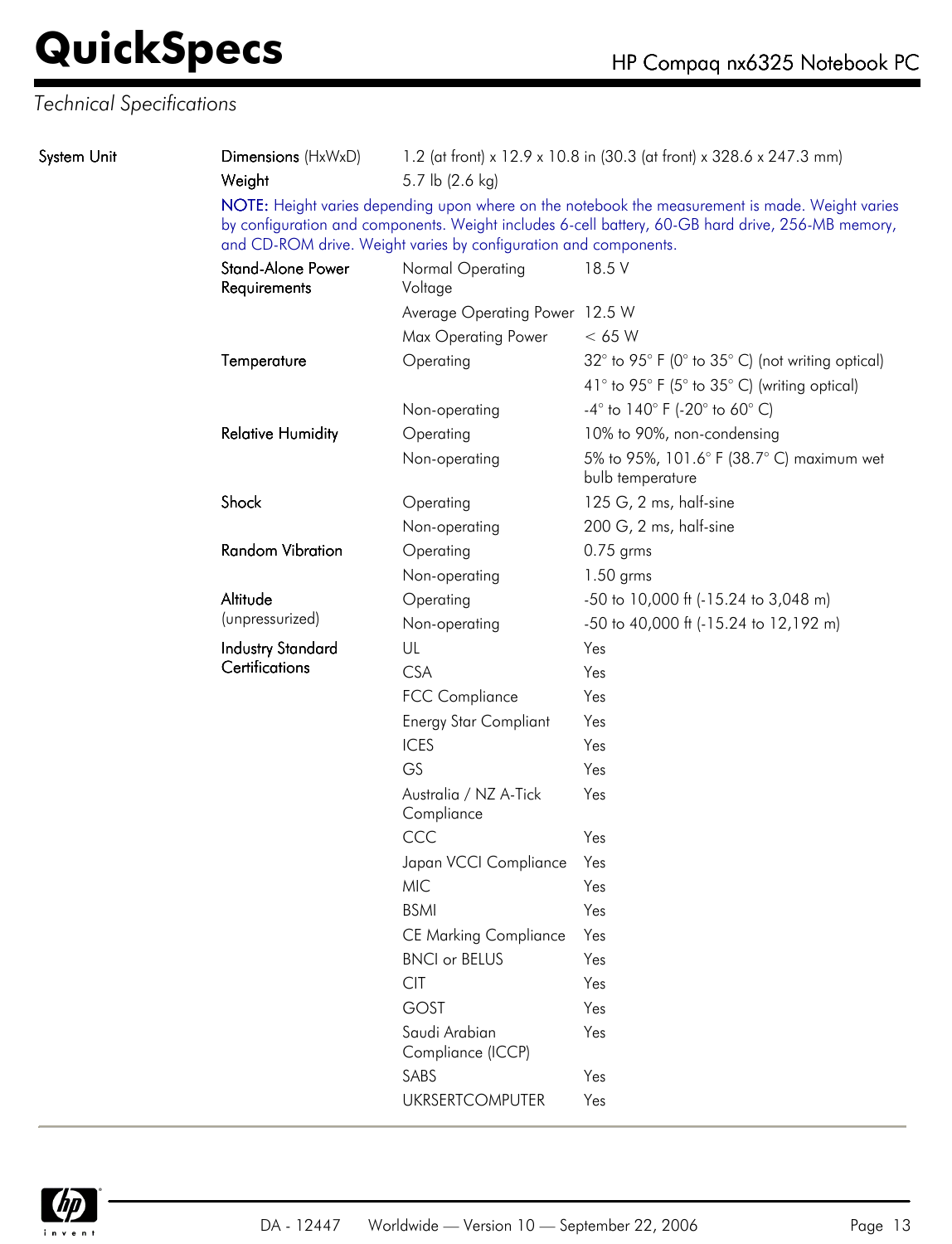| <b>Technical Specifications</b> |                                                |                                                                                                                                                                                                                                                                                                            |                                                                      |  |
|---------------------------------|------------------------------------------------|------------------------------------------------------------------------------------------------------------------------------------------------------------------------------------------------------------------------------------------------------------------------------------------------------------|----------------------------------------------------------------------|--|
| HP 65W Smart AC<br>Adapter      | <b>Dimensions</b><br>Weight<br>Input           | $4.17 \times 1.85 \times 1.1$ in (10.6 x 4.7 x 2.8 cm)<br>$0.62$ lb (280 g)<br>100 to 240 VAC                                                                                                                                                                                                              |                                                                      |  |
|                                 |                                                | Input Efficiency<br>Input frequency range                                                                                                                                                                                                                                                                  | 83% min at 115 VAC<br>47 to 63 Hz                                    |  |
|                                 |                                                | Input AC current                                                                                                                                                                                                                                                                                           | 1.7 A at 90 VAC, 0.85 A at 180 VAC                                   |  |
|                                 | Output                                         | Output power 65W                                                                                                                                                                                                                                                                                           | 65W                                                                  |  |
|                                 |                                                | DC output                                                                                                                                                                                                                                                                                                  | 18.5V                                                                |  |
|                                 |                                                | Hold-up time                                                                                                                                                                                                                                                                                               | 5 msec at 115 VAC input                                              |  |
|                                 |                                                | Output current limit                                                                                                                                                                                                                                                                                       | <11A, Over voltage protection- 29V max<br>automatic shutdown         |  |
|                                 | Connector                                      | 3 pin/grounded, mates with interchangeable cords                                                                                                                                                                                                                                                           |                                                                      |  |
|                                 | <b>Environmental Design</b>                    | Operating temperature                                                                                                                                                                                                                                                                                      | 32° to 104° F (0° to 40° C)                                          |  |
|                                 |                                                | Non-operating (storage)<br>temperature                                                                                                                                                                                                                                                                     | $-4^{\circ}$ to 149 $^{\circ}$ F (-20 $^{\circ}$ to 65 $^{\circ}$ C) |  |
|                                 |                                                | Altitude                                                                                                                                                                                                                                                                                                   | 0 to 10,000 ft (0 to 3,048 m)                                        |  |
|                                 |                                                | Humidity                                                                                                                                                                                                                                                                                                   | 20% to 80%                                                           |  |
|                                 |                                                | Storage Humidity                                                                                                                                                                                                                                                                                           | 10% to 90%                                                           |  |
|                                 | <b>EMI</b> and Safety<br><b>Certifications</b> | CE Mark - full compliance with LVD and EMC directives; Worldwide safety<br>standards - IEC60950, EN60950, UL60950, Class1, SELV; Agency<br>approvals - C-UL-US, NORDICS, DENAN, EN55022 Class B, FCC Class B,<br>CISPR22 Class B, CCC, NOM-1 NYCE; MTBF - over 200,000 hours at<br>25°C ambient condition. |                                                                      |  |
|                                 | <b>Option Kit Contents</b>                     | 65W AC Adapter, power cable, warranty booklet                                                                                                                                                                                                                                                              |                                                                      |  |
| Optional HP 12-Cell             | Dimensions $(H \times W \times L)$             | 1.3 x 6.0 x 10.6 in (3.33 x 15.25 x 26.88 cm)                                                                                                                                                                                                                                                              |                                                                      |  |
| <b>Ultra-Capacity Battery</b>   | Weight                                         | 1.77 lb (0.803 kg)                                                                                                                                                                                                                                                                                         |                                                                      |  |
|                                 | Cells/Type                                     | 12-cell Lithium-Ion                                                                                                                                                                                                                                                                                        |                                                                      |  |
|                                 | Energy                                         | Voltage                                                                                                                                                                                                                                                                                                    | 14.8V                                                                |  |
|                                 |                                                | Watt-hour Capacity                                                                                                                                                                                                                                                                                         | 95Wh                                                                 |  |
|                                 |                                                | Amp-hour Capacity                                                                                                                                                                                                                                                                                          | 6.45Ah                                                               |  |
|                                 | Temperature                                    | Operating (Charging)                                                                                                                                                                                                                                                                                       | 32° to 113° F (0° to 45° C)                                          |  |
|                                 |                                                | <b>Operating (Discharging)</b>                                                                                                                                                                                                                                                                             | 14 $\degree$ to 140 $\degree$ F (-10 $\degree$ to 60 $\degree$ C)    |  |
|                                 |                                                | Non-operating                                                                                                                                                                                                                                                                                              | $-4^{\circ}$ to 140° F (-20° to 60° C)                               |  |
|                                 | <b>Battery Re-Charge Time</b>                  | Smart Adapter                                                                                                                                                                                                                                                                                              | 3 to 4 hours                                                         |  |
|                                 |                                                | System ON                                                                                                                                                                                                                                                                                                  | 4 to 5 hours (depending on system power<br>consumption)              |  |
|                                 | <b>Fuel Gauge</b>                              | When pressed, LEDs light indicating level of charge remaining on battery                                                                                                                                                                                                                                   |                                                                      |  |

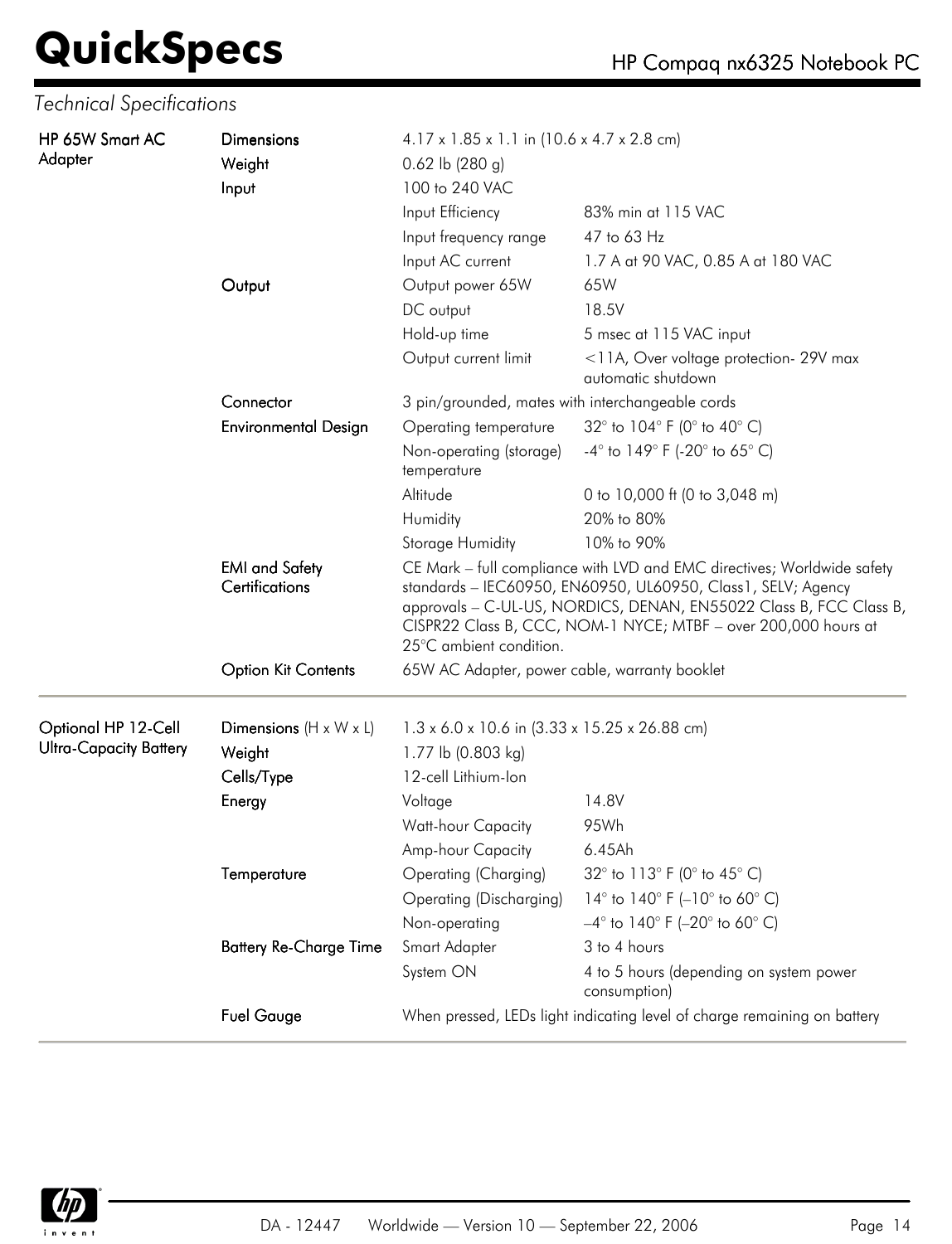| <b>Technical Specifications</b>                    |                                                            |                                                                                                   |                                                                                                                                            |  |
|----------------------------------------------------|------------------------------------------------------------|---------------------------------------------------------------------------------------------------|--------------------------------------------------------------------------------------------------------------------------------------------|--|
| Optional HP 8-Cell<br><b>Extended Life Battery</b> | Dimensions $(H \times W \times L)$<br>Weight<br>Cells/Type | 1.0 x 3.9 x 8.7 in (2.5 x 10.0 x 22.0 cm)<br>1.00 lb (0.455 kg)<br>8-cell Lithium-Ion             |                                                                                                                                            |  |
|                                                    | Energy                                                     | Voltage<br>Watt-hour Capacity<br>Amp-hour Capacity                                                | 14.4V<br>52Wh<br>3.6Ah                                                                                                                     |  |
|                                                    | Temperature                                                | Operating (Charging)<br>Operating (Discharging)<br>Non-operating                                  | 32° to 113° F (0° to 45° C)<br>14 $\degree$ to 140 $\degree$ F (-10 $\degree$ to 60 $\degree$ C)<br>$-4^{\circ}$ to 140° F (-20° to 60° C) |  |
|                                                    | <b>Battery Re-Charge Time</b>                              | System in OFF mode or<br>Standby                                                                  | 3 hours                                                                                                                                    |  |
|                                                    |                                                            | System ON                                                                                         | 3 to 5 hours (depending on system power<br>consumption)                                                                                    |  |
|                                                    |                                                            | <b>HP Fast Charge</b><br>Technology                                                               | Charges the battery up to 90% within 90 minutes<br>when system is OFF                                                                      |  |
|                                                    | <b>Fuel Gauge</b>                                          | When pressed, LEDs light indicating level of charge remaining on battery                          |                                                                                                                                            |  |
| 55Wh Primary 6-Cell<br><b>Battery</b>              | Dimensions $(H \times W \times L)$<br>Weight<br>Cells/Type | $0.8 \times 2.1 \times 8.0$ in (2.0 x 5.3 x 20.3 cm)<br>0.737 lb (0.335 kg)<br>6-cell Lithium-Ion |                                                                                                                                            |  |
|                                                    | Energy                                                     | Voltage<br>Watt-hour Capacity<br>Amp-hour Capacity                                                | 10.8V<br>55Wh<br>5.1Ah                                                                                                                     |  |
|                                                    | Temperature                                                | Operating (Charging)<br>Operating (Discharging)<br>Non-operating                                  | 32° to 113° F (0° to 45° C)<br>14° to 140° F (-10° to 60° C)<br>$-4^{\circ}$ to 140° F (-20° to 60° C)                                     |  |
|                                                    | <b>Battery Re-Charge Time</b>                              | System in OFF Mode or<br>Standby                                                                  | 2.5 hours                                                                                                                                  |  |
|                                                    |                                                            | System ON                                                                                         | 3 to 5 hours (depending on system power<br>consumption)                                                                                    |  |
|                                                    |                                                            | <b>HP Fast Charge</b><br>Technology                                                               | Charges the battery up to 90% within 90 minutes<br>when system is OFF                                                                      |  |

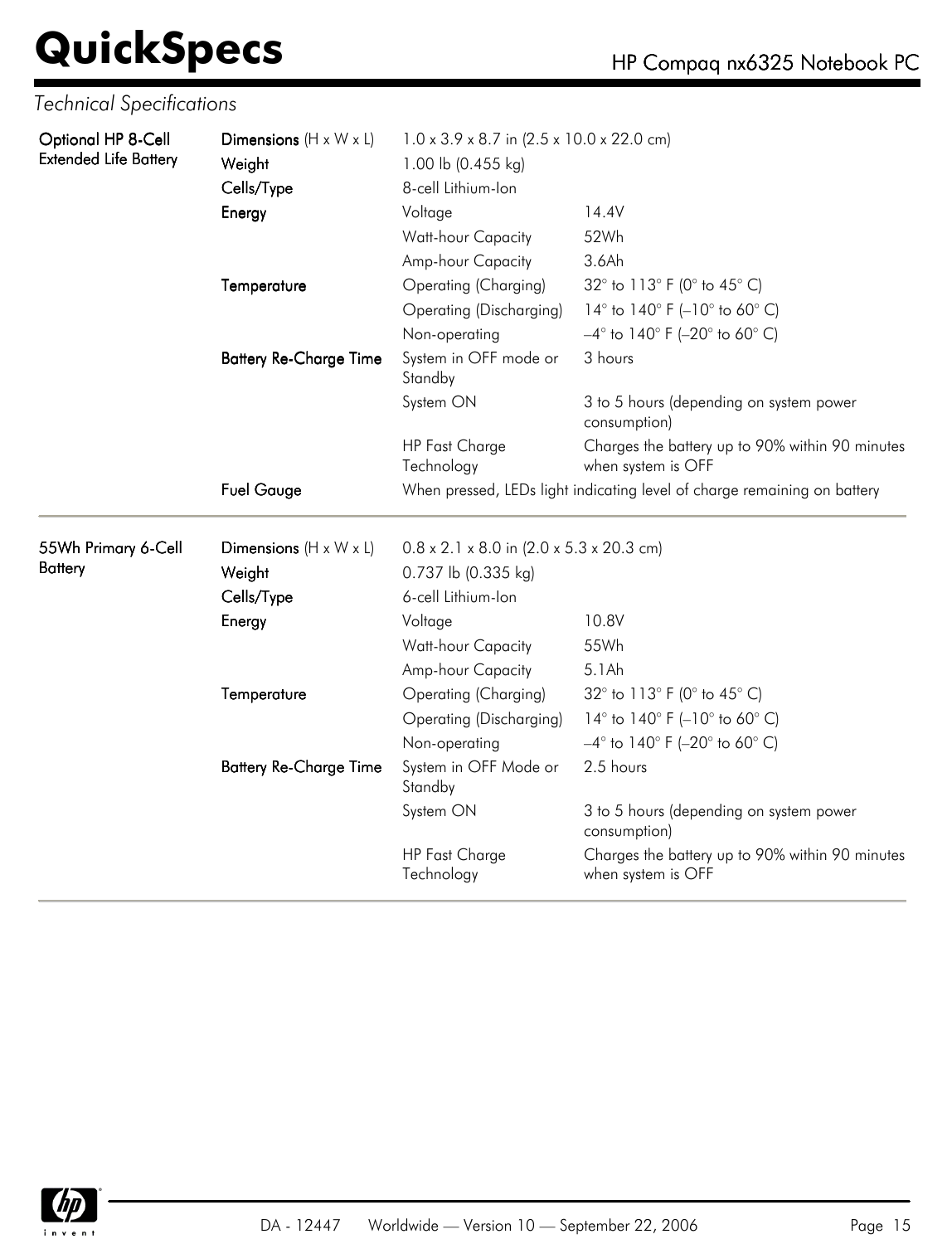| Technical Specifications              |                                                            |                                                                                                   |                                                                      |  |
|---------------------------------------|------------------------------------------------------------|---------------------------------------------------------------------------------------------------|----------------------------------------------------------------------|--|
| 43Wh Primary 6-Cell<br><b>Battery</b> | Dimensions $(H \times W \times L)$<br>Weight<br>Cells/Type | $0.8 \times 2.1 \times 8.0$ in (2.0 x 5.3 x 20.3 cm)<br>0.715 lb (0.325 kg)<br>6-cell Lithium-Ion |                                                                      |  |
|                                       | Energy                                                     | Voltage                                                                                           | 10.8V                                                                |  |
|                                       |                                                            | Watt-hour capacity                                                                                | 43Wh                                                                 |  |
|                                       |                                                            | Amp-hour capacity                                                                                 | 4.0Ah                                                                |  |
|                                       | Temperature                                                | Operating (Charging)                                                                              | 32° to 113° F (0° to 45° C)                                          |  |
|                                       |                                                            | <b>Operating (Discharging)</b>                                                                    | 14 $\degree$ to 140 $\degree$ F (-10 $\degree$ to 60 $\degree$ C)    |  |
|                                       |                                                            | Non-operating                                                                                     | $-4^{\circ}$ to 140° F (-20° to 60° C)                               |  |
|                                       | <b>Battery Re-Charge Time</b>                              | System in OFF mode or<br>Standby                                                                  | 2.5 hours                                                            |  |
|                                       |                                                            | System ON                                                                                         | 3 to 5 hours (depending on system power<br>consumption)              |  |
|                                       |                                                            | <b>HP Fast Charge</b><br>Technology                                                               | Charges the battery up to 90% within 1.5 hours<br>when system is OFF |  |
| 15.0-Inch Color TFT                   | Active Area $(W \times H)$                                 | 12.0 x 9.0 in (30.4 x 22.8 cm)                                                                    |                                                                      |  |
| SXGA+ Wide Viewing                    | Diagonal Size                                              | 15.0 in (38.0 cm)                                                                                 |                                                                      |  |
| Angle Display                         | Surface Treatment                                          | Anti-glare                                                                                        |                                                                      |  |
|                                       | Number of Colors                                           | Up to 16M                                                                                         |                                                                      |  |
|                                       | <b>Contrast Ratio</b>                                      | 300:1 (typical)                                                                                   |                                                                      |  |
|                                       | <b>Refresh Rate</b>                                        | 60 Hz                                                                                             |                                                                      |  |
|                                       | <b>Brightness</b>                                          | 170 nit (typical)                                                                                 |                                                                      |  |
|                                       | <b>Pixel Resolution</b>                                    | Pitch                                                                                             | 0.217 mm                                                             |  |
|                                       |                                                            | Format                                                                                            | 1400 x 1050                                                          |  |
|                                       |                                                            | Configuration                                                                                     | <b>RGB</b> Stripe                                                    |  |
|                                       | <b>Backlight</b>                                           | <b>CCFL</b>                                                                                       |                                                                      |  |
|                                       | PPI                                                        | 117                                                                                               |                                                                      |  |
|                                       | Viewing Angle                                              | $\pm 60^{\circ}$ Horizontal, $+40^{\circ}/-45^{\circ}$ Vertical (typical)                         |                                                                      |  |

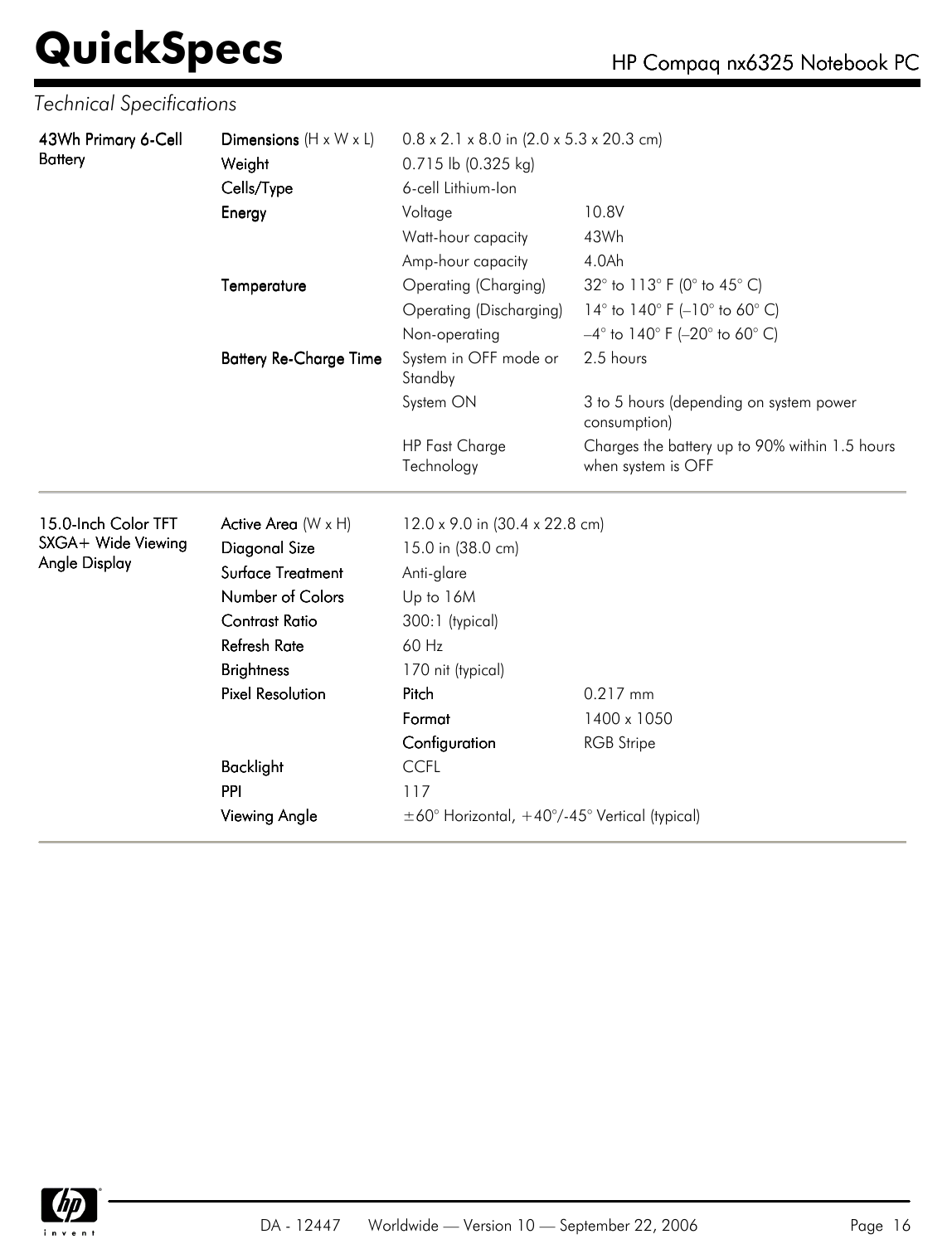| <b>Technical Specifications</b>                      |                                                                                                                                                                               |                                                                                                                                                 |                   |  |
|------------------------------------------------------|-------------------------------------------------------------------------------------------------------------------------------------------------------------------------------|-------------------------------------------------------------------------------------------------------------------------------------------------|-------------------|--|
| 15.0-Inch Color TFT<br><b>XGA BrightView Display</b> | Active Area (W x H)<br>Diagonal Size<br>Surface Treatment<br>Number of Colors<br><b>Contrast Ratio</b><br><b>Refresh Rate</b><br><b>Brightness</b><br><b>Pixel Resolution</b> | 12.0 x 9.0 in (30.4 x 22.8 cm)<br>15.0 in (38.0 cm)<br><b>BrightView</b><br>Up to 16M<br>300:1 (typical)<br>60 Hz<br>150 nit (typical)<br>Pitch | 0.296 mm          |  |
|                                                      |                                                                                                                                                                               | Format                                                                                                                                          | 1024 x 768        |  |
|                                                      |                                                                                                                                                                               | Configuration                                                                                                                                   | <b>RGB</b> Stripe |  |
|                                                      | <b>Backlight</b>                                                                                                                                                              | <b>CCFL</b>                                                                                                                                     |                   |  |
|                                                      | PPI                                                                                                                                                                           | 86                                                                                                                                              |                   |  |
|                                                      | <b>Viewing Angle</b>                                                                                                                                                          | $\pm$ 45° Horizontal, $\pm$ 25° Vertical (typical)                                                                                              |                   |  |
| 15.0-lnch Color TFT                                  | Active Area (W x H)                                                                                                                                                           | 12.0 x 9.0 in (30.4 x 22.8 cm)                                                                                                                  |                   |  |
| <b>XGA Display</b>                                   | Diagonal Size                                                                                                                                                                 | 15.0 in (38.0 cm)                                                                                                                               |                   |  |
|                                                      | Surface Treatment                                                                                                                                                             | Anti-glare                                                                                                                                      |                   |  |
|                                                      | Number of Colors                                                                                                                                                              | Up to 16M                                                                                                                                       |                   |  |
|                                                      | <b>Contrast Ratio</b>                                                                                                                                                         | 300:1 (typical)                                                                                                                                 |                   |  |
|                                                      | <b>Refresh Rate</b>                                                                                                                                                           | 60 Hz                                                                                                                                           |                   |  |
|                                                      | <b>Brightness</b>                                                                                                                                                             | 150 nit (typical)                                                                                                                               |                   |  |
|                                                      | <b>Pixel Resolution</b>                                                                                                                                                       | Pitch                                                                                                                                           | 0.296 mm          |  |
|                                                      |                                                                                                                                                                               | Format                                                                                                                                          | 1024 x 768        |  |
|                                                      |                                                                                                                                                                               | Configuration                                                                                                                                   | <b>RGB</b> Stripe |  |
|                                                      | <b>Backlight</b>                                                                                                                                                              | <b>CCFL</b>                                                                                                                                     |                   |  |
|                                                      | PPI                                                                                                                                                                           | 86                                                                                                                                              |                   |  |
|                                                      | <b>Viewing Angle</b>                                                                                                                                                          | $\pm$ 45° Horizontal, $\pm$ 25° Vertical (typical)                                                                                              |                   |  |

Hard Drives

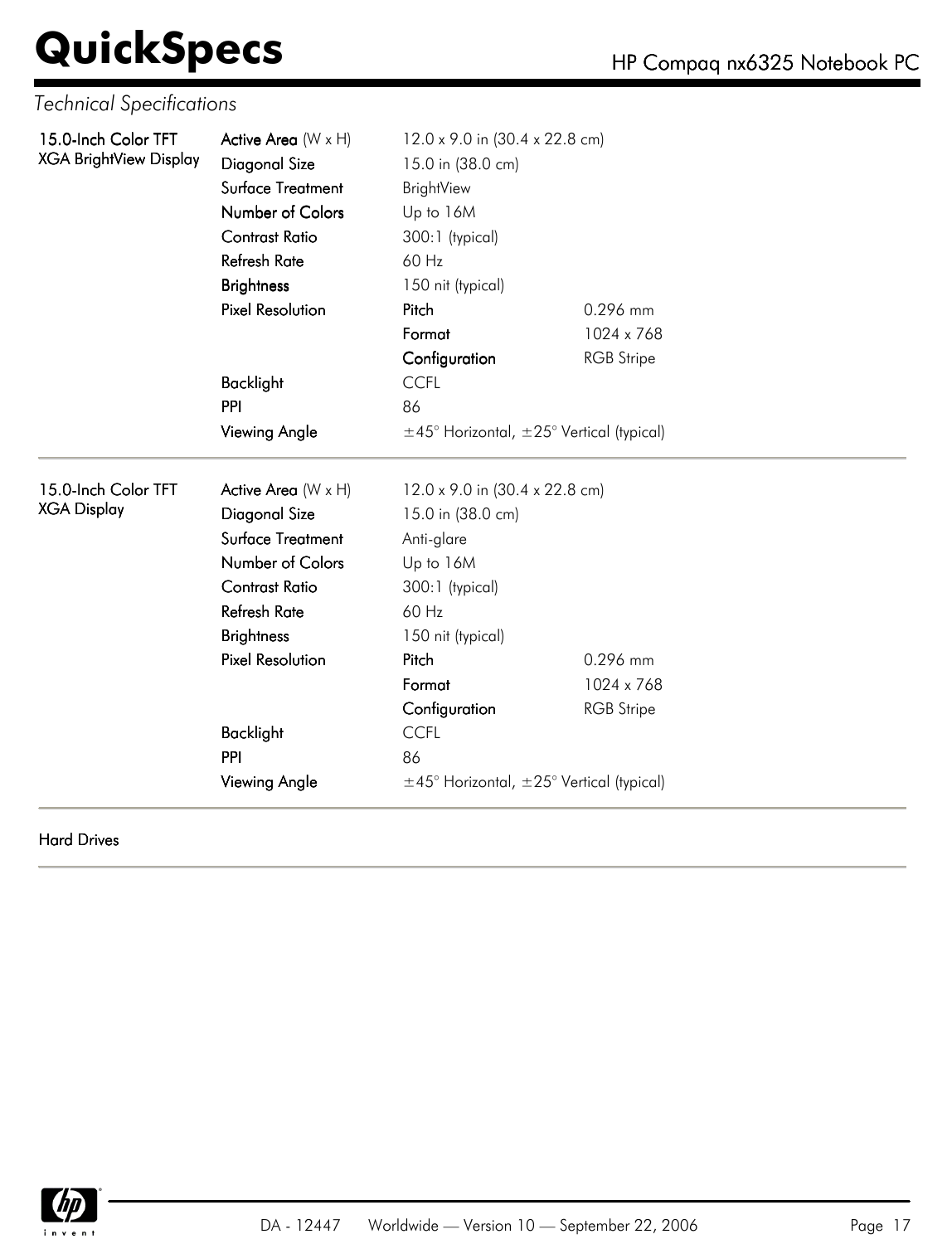| <b>Technical Specifications</b>   |                                                                                                                                                                                                                                         |                                                                                                                                                                                                                                                                                              |                                                                    |
|-----------------------------------|-----------------------------------------------------------------------------------------------------------------------------------------------------------------------------------------------------------------------------------------|----------------------------------------------------------------------------------------------------------------------------------------------------------------------------------------------------------------------------------------------------------------------------------------------|--------------------------------------------------------------------|
| 100-GB 5400 rpm SATA Drive Weight | Capacity<br>Height<br>Width<br>Interface<br><b>Transfer Rate</b><br>Seek Time<br>(typical reads, including<br>settling)<br><b>Rotational Speed</b><br><b>Logical Blocks</b><br><b>Operating Temperature</b><br>Features                 | $0.22$ lb $(101)$ g)<br>100 GB<br>0.37 in (9.5 mm)<br>2.75 in (70 mm)<br>ATA-7 / SATA 1.0a<br>Synchronous (maximum)<br>Single Track<br>Average<br>Maximum<br>5400 rpm<br>195, 371, 568<br>41 $\degree$ to 140 $\degree$ F (5 $\degree$ to 60 $\degree$ C) [case temp]<br><b>ATA Security</b> | 100 MB/s (Drive Capability)<br>3 ms<br>13 <sub>ms</sub><br>24 ms   |
| 80-GB 5400 rpm SATA               | Drive Weight<br>Capacity<br>Height<br>Width<br>Interface<br><b>Transfer Rate</b><br>Seek Time<br>(typical reads, including<br>settling)<br><b>Rotational Speed</b><br><b>Logical Blocks</b><br><b>Operating Temperature</b><br>Features | $0.22$ lb $(101)$ g)<br>80 GB<br>0.37 in (9.5 mm)<br>2.75 in (70 mm)<br>ATA-7 / SATA 1.0a<br>Synchronous (maximum)<br>Single Track<br>Average<br>Maximum<br>5400 rpm<br>156,301,488<br>41 $\degree$ to 140 $\degree$ F (5 $\degree$ to 60 $\degree$ C) [case temp]<br><b>ATA Security</b>    | 100 MB/s (Drive Capability)<br>3 ms<br>13 <sub>ms</sub><br>$24$ ms |
| 60-GB 5400 rpm SATA               | Drive Weight<br>Capacity<br>Height<br>Width<br>Interface<br><b>Transfer Rate</b><br>Seek Time<br>(typical reads, including<br>settling)<br><b>Rotational Speed</b><br><b>Logical Blocks</b><br><b>Operating Temperature</b><br>Features | $0.22$ lb $(101)$ g)<br>60 GB<br>0.37 in (9.5 mm)<br>2.75 in (70 mm)<br>ATA-7 / SATA 1.0a<br>Synchronous (maximum)<br>Single Track<br>Average<br>Maximum<br>5400 rpm<br>117,231,408<br>41 $\degree$ to 140 $\degree$ F (5 $\degree$ to 60 $\degree$ C) [case temp]<br><b>ATA Security</b>    | 100 MB/s (Drive Capability)<br>3 ms<br>13 ms<br>24 ms              |

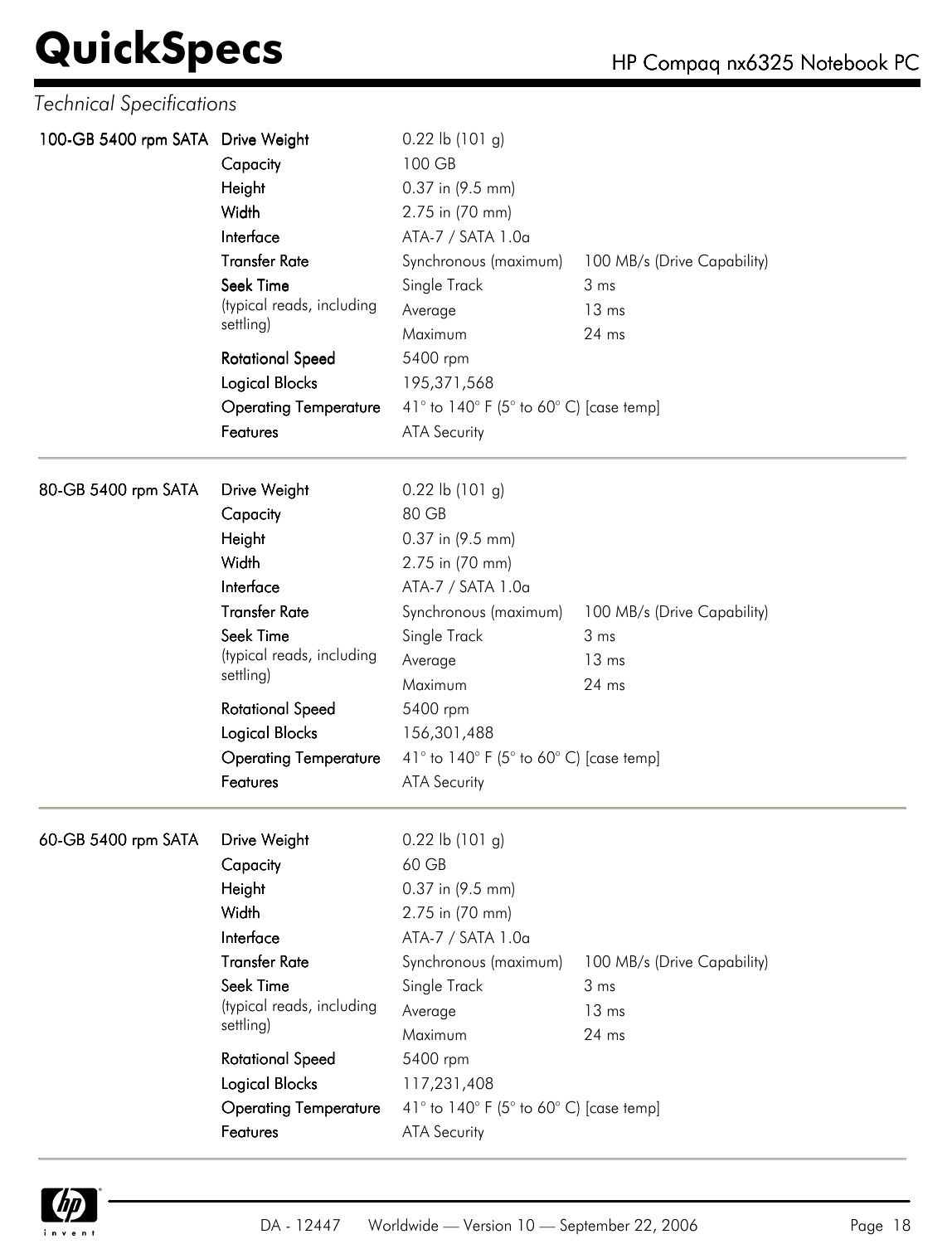#### *Technical Specifications*

| 40-GB 5400 rpm SATA | Drive Weight                                        | $0.22$ lb $(101)$ g)                                                        |                             |  |
|---------------------|-----------------------------------------------------|-----------------------------------------------------------------------------|-----------------------------|--|
|                     | Capacity                                            | 40 GB                                                                       |                             |  |
|                     | Height                                              | 0.37 in (9.5 mm)                                                            |                             |  |
|                     | Width                                               | 2.75 in (70 mm)                                                             |                             |  |
|                     | Interface                                           | ATA-7 / SATA 1.0a                                                           |                             |  |
|                     | <b>Transfer Rate</b>                                | Synchronous (maximum)                                                       | 100 MB/s (Drive Capability) |  |
|                     | Seek Time<br>(typical reads, including<br>settling) | Single Track                                                                | 3 ms                        |  |
|                     |                                                     | Average                                                                     | $13 \text{ ms}$             |  |
|                     |                                                     | Maximum                                                                     | $24 \text{ ms}$             |  |
|                     | <b>Rotational Speed</b>                             | 5400 rpm                                                                    |                             |  |
|                     | Logical Blocks                                      | 78,165,360                                                                  |                             |  |
|                     | <b>Operating Temperature</b>                        | 41 $\degree$ to 140 $\degree$ F (5 $\degree$ to 60 $\degree$ C) [case temp] |                             |  |
|                     | Features                                            | <b>ATA Security</b>                                                         |                             |  |
|                     |                                                     |                                                                             |                             |  |

#### Removable Storage Drives – Fixed Bay

|                     | <b>Access Times</b>                 |                                                                                                                                                                                                                                                                              |                |  |
|---------------------|-------------------------------------|------------------------------------------------------------------------------------------------------------------------------------------------------------------------------------------------------------------------------------------------------------------------------|----------------|--|
| <b>CD-ROM Drive</b> | Max Data Transfer Rate              | Random<br>24X CD-ROM                                                                                                                                                                                                                                                         | $<$ 110 ms CD  |  |
|                     |                                     |                                                                                                                                                                                                                                                                              | 3,600 KB/s     |  |
|                     | <b>Transfer Mode</b>                | Multiword DMA Mode 2                                                                                                                                                                                                                                                         |                |  |
|                     | Interface                           | <b>EIDE</b>                                                                                                                                                                                                                                                                  |                |  |
|                     | Supported Media (read)              | CD-DA, CD+(E)G, CD-MIDI, CD-TEXT, CD-ROM, CD-ROM XA, MIXED<br>MODE CD, CD-I, CD-I Bridge (Photo-CD, Video CD), Multisession CD<br>(Photo-CD, CD-EXTRA, Portfolio, CD-R, CD-RW), CD-R, CD-RW                                                                                  |                |  |
|                     | Supported Media (write)             | None                                                                                                                                                                                                                                                                         |                |  |
|                     | Max Media Capacity<br>(read)        | 700 MB                                                                                                                                                                                                                                                                       |                |  |
|                     | Transport                           | <b>Tray Loading</b>                                                                                                                                                                                                                                                          |                |  |
| DVD/CD-RW Combo     | <b>Access Times</b>                 | Random                                                                                                                                                                                                                                                                       | $<$ 110 ms CD  |  |
| <b>Drive</b>        |                                     |                                                                                                                                                                                                                                                                              | $<$ 130 ms DVD |  |
|                     | Max Data Transfer Rate              | 24X CD-ROM                                                                                                                                                                                                                                                                   | 3,600 KB/s     |  |
|                     |                                     | 8X DVD                                                                                                                                                                                                                                                                       | 10,800 KB/s    |  |
|                     |                                     | 24X CD-R                                                                                                                                                                                                                                                                     | 3,600 KB/s     |  |
|                     |                                     | 24X CD-RW                                                                                                                                                                                                                                                                    | 3,600 KB/s     |  |
|                     | <b>Transfer Mode</b>                | Multiword DMA Mode 2                                                                                                                                                                                                                                                         |                |  |
|                     | Interface                           | <b>EIDE</b>                                                                                                                                                                                                                                                                  |                |  |
|                     | Supported Media (read)              | CD-DA, CD+(E)G, CD-MIDI, CD-TEXT, CD-ROM, CD-ROM XA, MIXED<br>MODE CD, CD-I, CD-I Bridge (Photo-CD, Video CD), Multisession CD<br>(Photo-CD, CD-EXTRA, Portfolio, CD-R, CD-RW), CD-R, CD-RW, DVD-<br>ROM (DVD-5, DVD-9, DVD-10, DVD-18), DVD-R, DVD-RW, DVD+R,<br>$DVD + RW$ |                |  |
|                     | Supported Media (write)             | CD-R, CD-RW                                                                                                                                                                                                                                                                  |                |  |
|                     | <b>Max Media Capacity</b><br>(read) | 8.5 GB                                                                                                                                                                                                                                                                       |                |  |

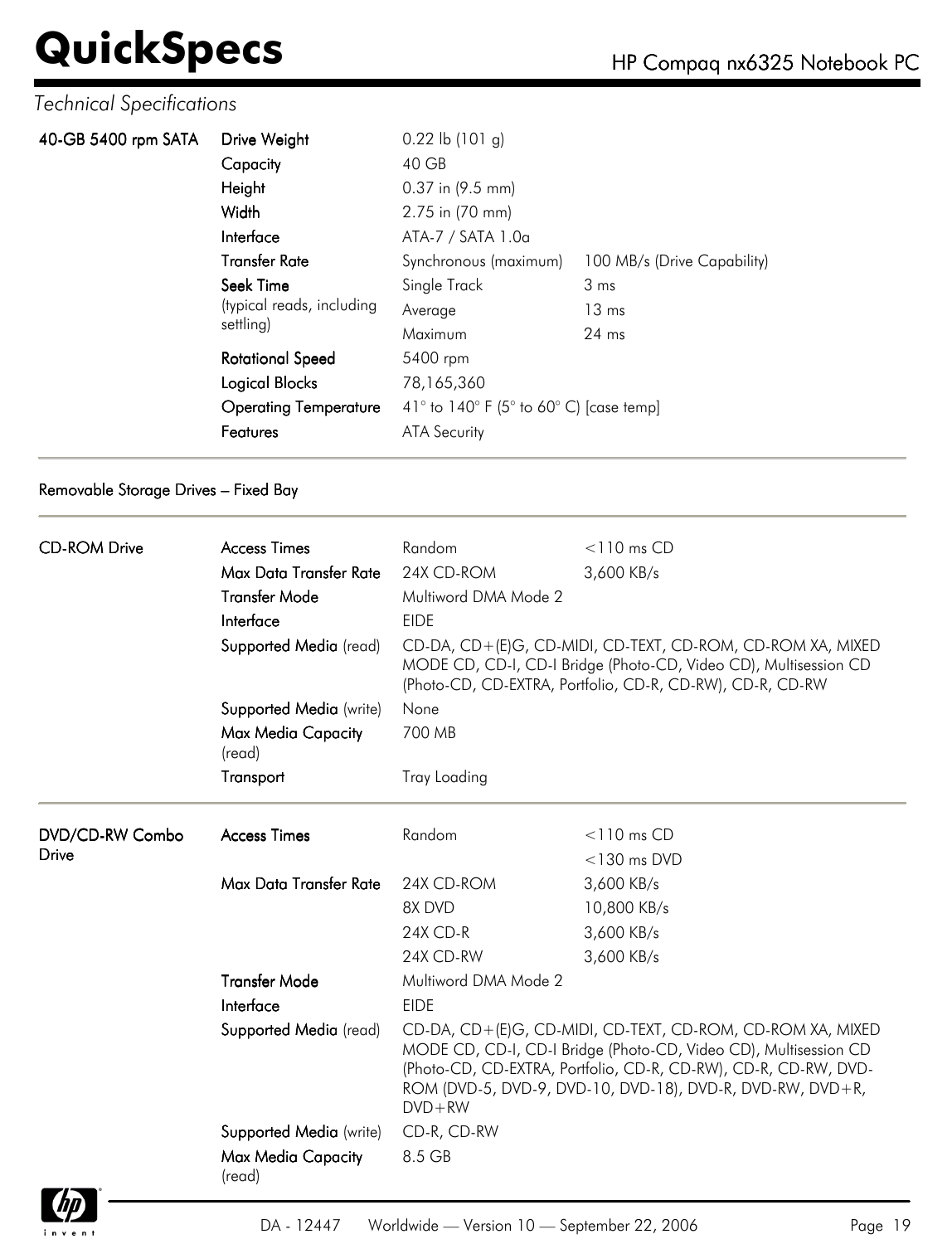|                       | Max Media Capacity<br>(write)        | 700 MB                                                                                                                                                                                                                                                                                         |                                                    |  |
|-----------------------|--------------------------------------|------------------------------------------------------------------------------------------------------------------------------------------------------------------------------------------------------------------------------------------------------------------------------------------------|----------------------------------------------------|--|
|                       | Transport                            | Tray loading                                                                                                                                                                                                                                                                                   |                                                    |  |
| LightScribe DVD+/-RW  | <b>Access Times</b>                  | Random                                                                                                                                                                                                                                                                                         | $<$ 175 ms CD                                      |  |
| SuperMulti Drive with |                                      |                                                                                                                                                                                                                                                                                                | $<$ 230 ms DVD                                     |  |
| Double Layer          | Max Data Transfer Rate               | 24X CD-ROM                                                                                                                                                                                                                                                                                     | 3,600 KB/s                                         |  |
|                       |                                      | 8X DVD                                                                                                                                                                                                                                                                                         | 10,800 KB/s                                        |  |
|                       |                                      | 24X CD-R                                                                                                                                                                                                                                                                                       | 3,600 KB/s                                         |  |
|                       |                                      | 16X CD-RW                                                                                                                                                                                                                                                                                      | 2,400 KB/s                                         |  |
|                       |                                      | $8X$ DVD + R                                                                                                                                                                                                                                                                                   | 10,800 KB/s                                        |  |
|                       |                                      | 4X DVD+RW                                                                                                                                                                                                                                                                                      | 5,400 KB/s                                         |  |
|                       |                                      | 8X DVD-R                                                                                                                                                                                                                                                                                       | 10,800 KB/s                                        |  |
|                       |                                      | 4X DVD-RW                                                                                                                                                                                                                                                                                      | 5,400 KB/s                                         |  |
|                       |                                      | $2.4X$ DVD + R(9)                                                                                                                                                                                                                                                                              | 2,700 KB/s                                         |  |
|                       |                                      | 5X DVD-RAM                                                                                                                                                                                                                                                                                     | 6,750 KB/s                                         |  |
|                       | <b>Transfer Mode</b>                 | Multiword DMA Mode                                                                                                                                                                                                                                                                             |                                                    |  |
|                       | Interface                            | <b>EIDE</b>                                                                                                                                                                                                                                                                                    |                                                    |  |
|                       | Supported Media (read)               | CD-DA, CD+(E)G, CD-MIDI, CD-TEXT, CD-ROM, CD-ROM XA, MIXED<br>MODE CD, CD-I, CD-I Bridge (Photo-CD, Video CD), Multisession CD<br>(Photo-CD, CD-EXTRA, Portfolio, CD-R, CD-RW), CD-R, CD-RW, DVD-<br>ROM (DVD-5, DVD-9, DVD-10, DVD-18), DVD-R, DVD-RW, DVD+R,<br>DVD+RW. DVD-RAM, LightScribe |                                                    |  |
|                       | Supported Media (write)              |                                                                                                                                                                                                                                                                                                | CD-R, CD-RW, DVD+R, DVD+RW, DVD-R, DVD-RW, DVD-RAM |  |
|                       | Max Media Capacity<br>(read)         | 8.5 GB                                                                                                                                                                                                                                                                                         |                                                    |  |
|                       | <b>Max Media Capacity</b><br>(write) | 8.5 GB                                                                                                                                                                                                                                                                                         |                                                    |  |
|                       | Transport                            | <b>Tray Loading</b>                                                                                                                                                                                                                                                                            |                                                    |  |

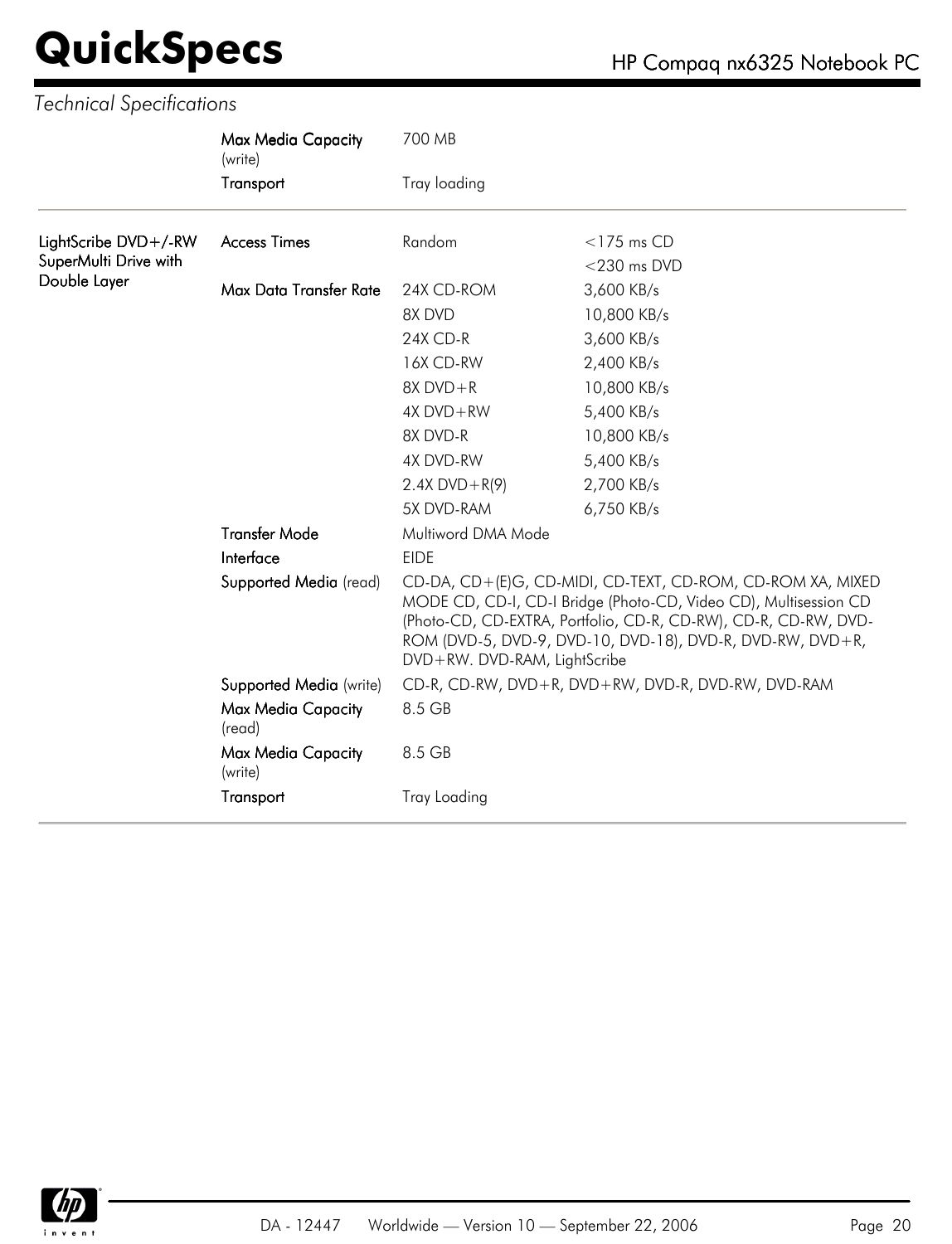### **QuickSpecs**

*Technical Specifications*

|  |  | HP Compaq nx6325 Notebook PC |
|--|--|------------------------------|
|--|--|------------------------------|

| Max Data Transfer Rate<br>24X CD-ROM<br>3,600 KB/s<br>8X DVD<br>10,800 KB/s<br>24X CD-R<br>3,600 KB/s<br>16X CD-RW<br>2,400 KB/s<br>$8X$ DVD + R<br>10,800 KB/s<br>$4X DVD + RW$<br>5,400 KB/s<br>8X DVD-R<br>10,800 KB/s<br>4X DVD-RW<br>5,400 KB/s<br>$2.4X$ DVD + R(9)<br>2,700 KB/s<br>5X DVD-RAM<br>6,750 KB/s<br><b>Transfer Mode</b><br>Multiword DMA Mode<br>Interface<br><b>EIDE</b><br>Supported Media (read)<br>CD-DA, CD+(E)G, CD-MIDI, CD-TEXT, CD-ROM, CD-ROM XA, MIXED<br>MODE CD, CD-I, CD-I Bridge (Photo-CD, Video CD), Multisession CD<br>(Photo-CD, CD-EXTRA, Portfolio, CD-R, CD-RW), CD-R, CD-RW, DVD-<br>ROM (DVD-5, DVD-9, DVD-10, DVD-18), DVD-R, DVD-RW, DVD+R,<br>DVD+RW, DVD-RAM<br>CD-R, CD-RW, DVD+R, DVD+RW, DVD-R, DVD-RW, DVD-RAM<br>Supported Media (write)<br>8.5 GB<br>Max Media Capacity<br>(read)<br>8.5 GB<br>Max Media Capacity<br>(write)<br>Transport<br><b>Tray Loading</b><br>3.0V-3.6V Single Supply<br>Mobile Voltage<br>Sensor<br>Operation<br>$32^{\circ} - 158^{\circ}F (0^{\circ} - 70^{\circ}C)$<br><b>Operating Temperature</b><br>Less than 70 mA peak imaging and scrolling<br>Current Consumption @<br>3.3V<br>Less than 25 mA hardware finger detection<br>Advanced Power Management<br>High-Rate Image Capture Up to 240 image frames /sec<br><b>ESD Resistance</b><br>IEC 61000-4-2 Level 4 $(\pm 15KV)$<br><b>Detection Matrix</b><br>192 x 16 Pixels | DVD+/-RW SuperMulti<br>Drive with Double Layer | <b>Access Times</b> | Random         | $<$ 175 ms CD<br>$<$ 230 ms DVD |
|------------------------------------------------------------------------------------------------------------------------------------------------------------------------------------------------------------------------------------------------------------------------------------------------------------------------------------------------------------------------------------------------------------------------------------------------------------------------------------------------------------------------------------------------------------------------------------------------------------------------------------------------------------------------------------------------------------------------------------------------------------------------------------------------------------------------------------------------------------------------------------------------------------------------------------------------------------------------------------------------------------------------------------------------------------------------------------------------------------------------------------------------------------------------------------------------------------------------------------------------------------------------------------------------------------------------------------------------------------------------------------------------------------------|------------------------------------------------|---------------------|----------------|---------------------------------|
|                                                                                                                                                                                                                                                                                                                                                                                                                                                                                                                                                                                                                                                                                                                                                                                                                                                                                                                                                                                                                                                                                                                                                                                                                                                                                                                                                                                                                  |                                                |                     |                |                                 |
|                                                                                                                                                                                                                                                                                                                                                                                                                                                                                                                                                                                                                                                                                                                                                                                                                                                                                                                                                                                                                                                                                                                                                                                                                                                                                                                                                                                                                  |                                                |                     |                |                                 |
|                                                                                                                                                                                                                                                                                                                                                                                                                                                                                                                                                                                                                                                                                                                                                                                                                                                                                                                                                                                                                                                                                                                                                                                                                                                                                                                                                                                                                  |                                                |                     |                |                                 |
|                                                                                                                                                                                                                                                                                                                                                                                                                                                                                                                                                                                                                                                                                                                                                                                                                                                                                                                                                                                                                                                                                                                                                                                                                                                                                                                                                                                                                  |                                                |                     |                |                                 |
|                                                                                                                                                                                                                                                                                                                                                                                                                                                                                                                                                                                                                                                                                                                                                                                                                                                                                                                                                                                                                                                                                                                                                                                                                                                                                                                                                                                                                  |                                                |                     |                |                                 |
|                                                                                                                                                                                                                                                                                                                                                                                                                                                                                                                                                                                                                                                                                                                                                                                                                                                                                                                                                                                                                                                                                                                                                                                                                                                                                                                                                                                                                  |                                                |                     |                |                                 |
|                                                                                                                                                                                                                                                                                                                                                                                                                                                                                                                                                                                                                                                                                                                                                                                                                                                                                                                                                                                                                                                                                                                                                                                                                                                                                                                                                                                                                  |                                                |                     |                |                                 |
|                                                                                                                                                                                                                                                                                                                                                                                                                                                                                                                                                                                                                                                                                                                                                                                                                                                                                                                                                                                                                                                                                                                                                                                                                                                                                                                                                                                                                  |                                                |                     |                |                                 |
|                                                                                                                                                                                                                                                                                                                                                                                                                                                                                                                                                                                                                                                                                                                                                                                                                                                                                                                                                                                                                                                                                                                                                                                                                                                                                                                                                                                                                  |                                                |                     |                |                                 |
|                                                                                                                                                                                                                                                                                                                                                                                                                                                                                                                                                                                                                                                                                                                                                                                                                                                                                                                                                                                                                                                                                                                                                                                                                                                                                                                                                                                                                  |                                                |                     |                |                                 |
|                                                                                                                                                                                                                                                                                                                                                                                                                                                                                                                                                                                                                                                                                                                                                                                                                                                                                                                                                                                                                                                                                                                                                                                                                                                                                                                                                                                                                  |                                                |                     |                |                                 |
|                                                                                                                                                                                                                                                                                                                                                                                                                                                                                                                                                                                                                                                                                                                                                                                                                                                                                                                                                                                                                                                                                                                                                                                                                                                                                                                                                                                                                  |                                                |                     |                |                                 |
|                                                                                                                                                                                                                                                                                                                                                                                                                                                                                                                                                                                                                                                                                                                                                                                                                                                                                                                                                                                                                                                                                                                                                                                                                                                                                                                                                                                                                  |                                                |                     |                |                                 |
|                                                                                                                                                                                                                                                                                                                                                                                                                                                                                                                                                                                                                                                                                                                                                                                                                                                                                                                                                                                                                                                                                                                                                                                                                                                                                                                                                                                                                  |                                                |                     |                |                                 |
|                                                                                                                                                                                                                                                                                                                                                                                                                                                                                                                                                                                                                                                                                                                                                                                                                                                                                                                                                                                                                                                                                                                                                                                                                                                                                                                                                                                                                  |                                                |                     |                |                                 |
|                                                                                                                                                                                                                                                                                                                                                                                                                                                                                                                                                                                                                                                                                                                                                                                                                                                                                                                                                                                                                                                                                                                                                                                                                                                                                                                                                                                                                  |                                                |                     |                |                                 |
|                                                                                                                                                                                                                                                                                                                                                                                                                                                                                                                                                                                                                                                                                                                                                                                                                                                                                                                                                                                                                                                                                                                                                                                                                                                                                                                                                                                                                  |                                                |                     |                |                                 |
|                                                                                                                                                                                                                                                                                                                                                                                                                                                                                                                                                                                                                                                                                                                                                                                                                                                                                                                                                                                                                                                                                                                                                                                                                                                                                                                                                                                                                  |                                                |                     |                |                                 |
|                                                                                                                                                                                                                                                                                                                                                                                                                                                                                                                                                                                                                                                                                                                                                                                                                                                                                                                                                                                                                                                                                                                                                                                                                                                                                                                                                                                                                  | <b>HP Biometric Fingerprint</b>                |                     |                |                                 |
|                                                                                                                                                                                                                                                                                                                                                                                                                                                                                                                                                                                                                                                                                                                                                                                                                                                                                                                                                                                                                                                                                                                                                                                                                                                                                                                                                                                                                  |                                                |                     |                |                                 |
|                                                                                                                                                                                                                                                                                                                                                                                                                                                                                                                                                                                                                                                                                                                                                                                                                                                                                                                                                                                                                                                                                                                                                                                                                                                                                                                                                                                                                  |                                                |                     |                |                                 |
|                                                                                                                                                                                                                                                                                                                                                                                                                                                                                                                                                                                                                                                                                                                                                                                                                                                                                                                                                                                                                                                                                                                                                                                                                                                                                                                                                                                                                  |                                                |                     |                |                                 |
|                                                                                                                                                                                                                                                                                                                                                                                                                                                                                                                                                                                                                                                                                                                                                                                                                                                                                                                                                                                                                                                                                                                                                                                                                                                                                                                                                                                                                  |                                                |                     |                |                                 |
|                                                                                                                                                                                                                                                                                                                                                                                                                                                                                                                                                                                                                                                                                                                                                                                                                                                                                                                                                                                                                                                                                                                                                                                                                                                                                                                                                                                                                  |                                                |                     |                |                                 |
|                                                                                                                                                                                                                                                                                                                                                                                                                                                                                                                                                                                                                                                                                                                                                                                                                                                                                                                                                                                                                                                                                                                                                                                                                                                                                                                                                                                                                  |                                                |                     | 9.7mm x 0.81mm |                                 |
| 500 ppi High-Resolution Images                                                                                                                                                                                                                                                                                                                                                                                                                                                                                                                                                                                                                                                                                                                                                                                                                                                                                                                                                                                                                                                                                                                                                                                                                                                                                                                                                                                   |                                                |                     |                |                                 |

Audio

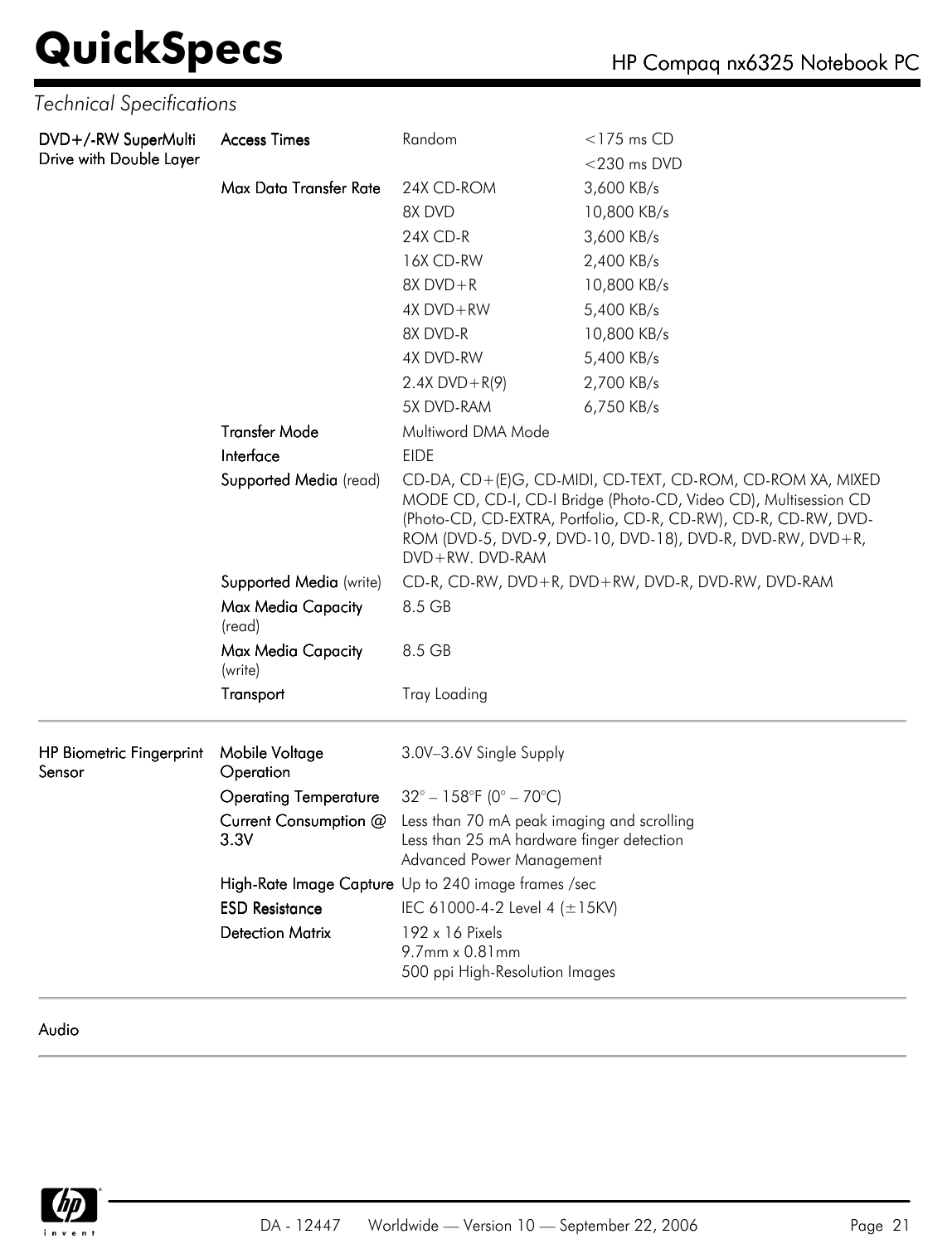| Hardware                                               | Implementation                  | ADI1981HD High Definition CODEC                                                                                                                |  |  |
|--------------------------------------------------------|---------------------------------|------------------------------------------------------------------------------------------------------------------------------------------------|--|--|
|                                                        | <b>Volume Controls</b>          | Up, down, and mute buttons                                                                                                                     |  |  |
|                                                        | <b>Full Duplex</b>              | Yes                                                                                                                                            |  |  |
|                                                        | Sound Blaster Pro<br>compatible | Yes                                                                                                                                            |  |  |
|                                                        | Microphone Jack                 | Stereo or mono                                                                                                                                 |  |  |
|                                                        | Headphone/Line Out<br>Jack      | Stereo                                                                                                                                         |  |  |
| <b>Audio Output Quality</b>                            | Frequency Response              | 20 Hz - 20 kHz                                                                                                                                 |  |  |
|                                                        | <b>Signal to Noise Ratio</b>    | $>85$ dB                                                                                                                                       |  |  |
|                                                        | Total Harmonic Distortion 0.01% |                                                                                                                                                |  |  |
|                                                        | Noise Floor                     | $-110dB$                                                                                                                                       |  |  |
|                                                        | Play/Record Sampling<br>Rate(s) | 8 kHz - 48 kHz                                                                                                                                 |  |  |
|                                                        | <b>DAC</b>                      | 16, 20 or 24-bit                                                                                                                               |  |  |
|                                                        | <b>ADC</b>                      | 16 or 20-bit                                                                                                                                   |  |  |
| <b>Internal Speakers</b>                               | Power Rating                    | 2 Watts                                                                                                                                        |  |  |
|                                                        | Impedance                       | 4 Ohms                                                                                                                                         |  |  |
| Communications                                         |                                 |                                                                                                                                                |  |  |
| <b>Integrated Broadcom</b><br>NetLink Giaghit Ethernet | <b>Ethernet Features</b>        | 10 Mbit/s operation (10BASE-T; IEEE 802.3i; IEEE 802.3 clauses 13-14)<br>100 Mbit/s operation (100BASE-TX: IFFE 802 3u: IFFE 802 3 clauses 21- |  |  |

| Integrated Broadcom<br>NetLink Gigabit Ethernet<br><b>PCI Controller</b><br>(BCM5788M) | <b>Ethernet Features</b>    | 10 Mbit/s operation (10BASE-T; IEEE 802.3i; IEEE 802.3 clauses 13-14)<br>100 Mbit/s operation (100BASE-TX; IEEE 802.3u; IEEE 802.3 clauses 21-<br>30)<br>1000 Mbit/s operation (1000BASE-T; IEEE 802.3z and 802.3ab; IEEE<br>802.3 clauses 34-42)<br>Auto-Negotiation (Automatic Speed Selection)<br>Full Duplex Operation at all Speeds, Half Duplex operation at 10 and 100<br>Mbit/s |
|----------------------------------------------------------------------------------------|-----------------------------|-----------------------------------------------------------------------------------------------------------------------------------------------------------------------------------------------------------------------------------------------------------------------------------------------------------------------------------------------------------------------------------------|
|                                                                                        |                             | IEEE 802.1p QoS (Quality of Service) Support<br>IEEE 802.3x Flow Control (IEEE 802.3 clauses 31-32; configurable)                                                                                                                                                                                                                                                                       |
|                                                                                        | <b>Power Management</b>     | ACPI compliant -- multiple power modes<br>Situation-sensitive features reduce power consumption<br>NIC Battery Saving Mode (enabled by default)                                                                                                                                                                                                                                         |
|                                                                                        | <b>Performance Features</b> | TCP/IP/UDP Checksum Offload (configurable)                                                                                                                                                                                                                                                                                                                                              |
|                                                                                        | Manageability               | Wake-on-LAN from standby and hibernation (Magic Packet and Microsoft<br>Wake-Up Frame); Wake-on-LAN from off (Magic Packet only)<br>PXE 2.1 Remote Boot<br>Statistics Gathering (SNMP MIB II, Ethernet-like MIB, Ethernet MIB (802.3x,<br>clause 30))<br>Comprehensive diagnostic and configuration software suite                                                                      |
|                                                                                        | Interface                   | 32-bit PCI, 33-MHz                                                                                                                                                                                                                                                                                                                                                                      |
|                                                                                        |                             | NIC Device Driver Name Broadcom NetLink Gigabit Ethernet                                                                                                                                                                                                                                                                                                                                |

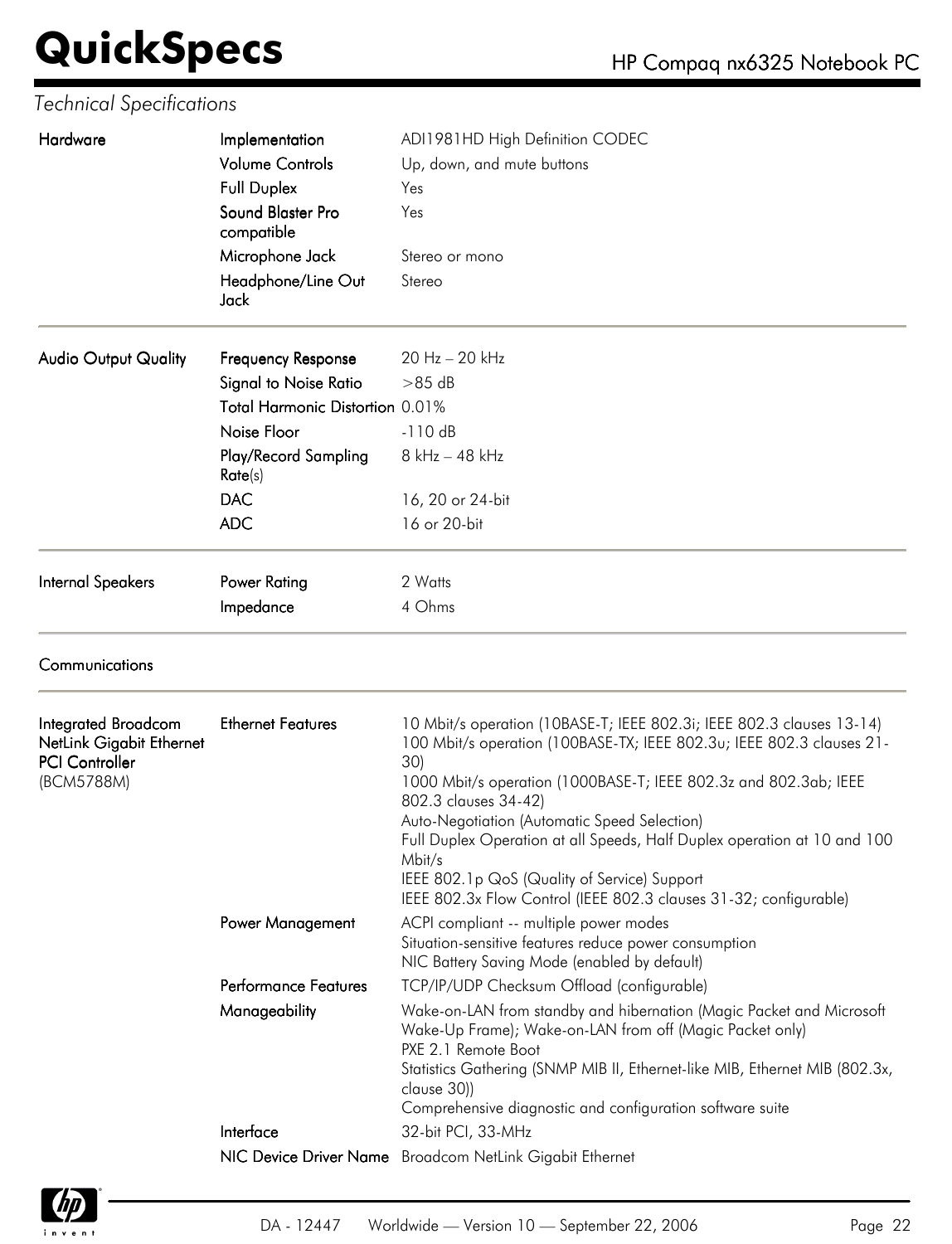|                                           | <b>Drivers Available</b>      | Microsoft Windows XP<br>Microsoft Windows 2000                                                                                                                          |
|-------------------------------------------|-------------------------------|-------------------------------------------------------------------------------------------------------------------------------------------------------------------------|
| V.92 56K Data/Fax                         | Form Factor                   | MDC 1.5 Daughtercard                                                                                                                                                    |
| Modem                                     | Power Management<br>Support   | APM Revision 1.2, ACPI                                                                                                                                                  |
|                                           | Approvals/<br>Certifications  | UL, CSA, NEMKO, CCIB, Industry Canada, FCC Part 68, CTR21, FCC Part<br>15 Class B, Canadian ICES-003 Class B, C.I.S.P.R.22, Australian ACA, CE<br>Mark, Other Countries |
|                                           | Data Mode Capabilities        | V.92 data                                                                                                                                                               |
|                                           |                               | V.8bis                                                                                                                                                                  |
|                                           |                               | V.80                                                                                                                                                                    |
|                                           |                               | V44, V.42bis, MNP5 (Compression)                                                                                                                                        |
|                                           |                               | V.42 (LAPM, MNP2-4) (Error Correction)                                                                                                                                  |
|                                           |                               | Optional symbol rates:                                                                                                                                                  |
|                                           |                               | 2800, 3429                                                                                                                                                              |
|                                           |                               | Asymmetric Symbol rates                                                                                                                                                 |
|                                           |                               | Synchronous primary channel data signaling rates:<br>3600, 31200<br>Automatic rate re-negotiation                                                                       |
|                                           |                               | V.34                                                                                                                                                                    |
|                                           |                               | V.32bis                                                                                                                                                                 |
|                                           |                               | V.32                                                                                                                                                                    |
|                                           |                               | V.23                                                                                                                                                                    |
|                                           |                               | V.22bis<br>V.22                                                                                                                                                         |
|                                           |                               | V.21                                                                                                                                                                    |
|                                           |                               | Bell 212A                                                                                                                                                               |
|                                           |                               | <b>Bell 103J</b>                                                                                                                                                        |
|                                           | <b>Fax Mode Capabilities</b>  | TIA/EIA-578-B (Class 1)<br>T.30, T.4 (Group 3)                                                                                                                          |
|                                           |                               | V.17                                                                                                                                                                    |
|                                           |                               | V.29                                                                                                                                                                    |
|                                           |                               | V.27ter<br>V.21 Channel 2                                                                                                                                               |
|                                           | <b>Command Set</b>            | V.250 (Partial)                                                                                                                                                         |
|                                           |                               | TIA-602                                                                                                                                                                 |
|                                           |                               | Identification: +GMI, +GMM, +GMR                                                                                                                                        |
|                                           |                               | Port control: +IPR, +ICF, +IFC, +ILRR                                                                                                                                   |
|                                           |                               | Modulation: +MS, +MR, +MA                                                                                                                                               |
|                                           |                               | Error control: +ES, +ER, +EB, +ESR, +ETBM                                                                                                                               |
|                                           |                               | Data compression: +DS, +DR<br>V.251                                                                                                                                     |
| Broadcom 4311BG<br>802.11b/g WiFi Adapter | <b>Wireless LAN Standards</b> | IEEE 802.11b<br>IEEE 802.11g                                                                                                                                            |
|                                           | Interoperability              | Wi-Fi certified                                                                                                                                                         |
|                                           |                               | Cisco Compatible Extensions Program compliant                                                                                                                           |
|                                           |                               | (details at www.hp.com/go/notebooks/WLAN)                                                                                                                               |
|                                           |                               |                                                                                                                                                                         |

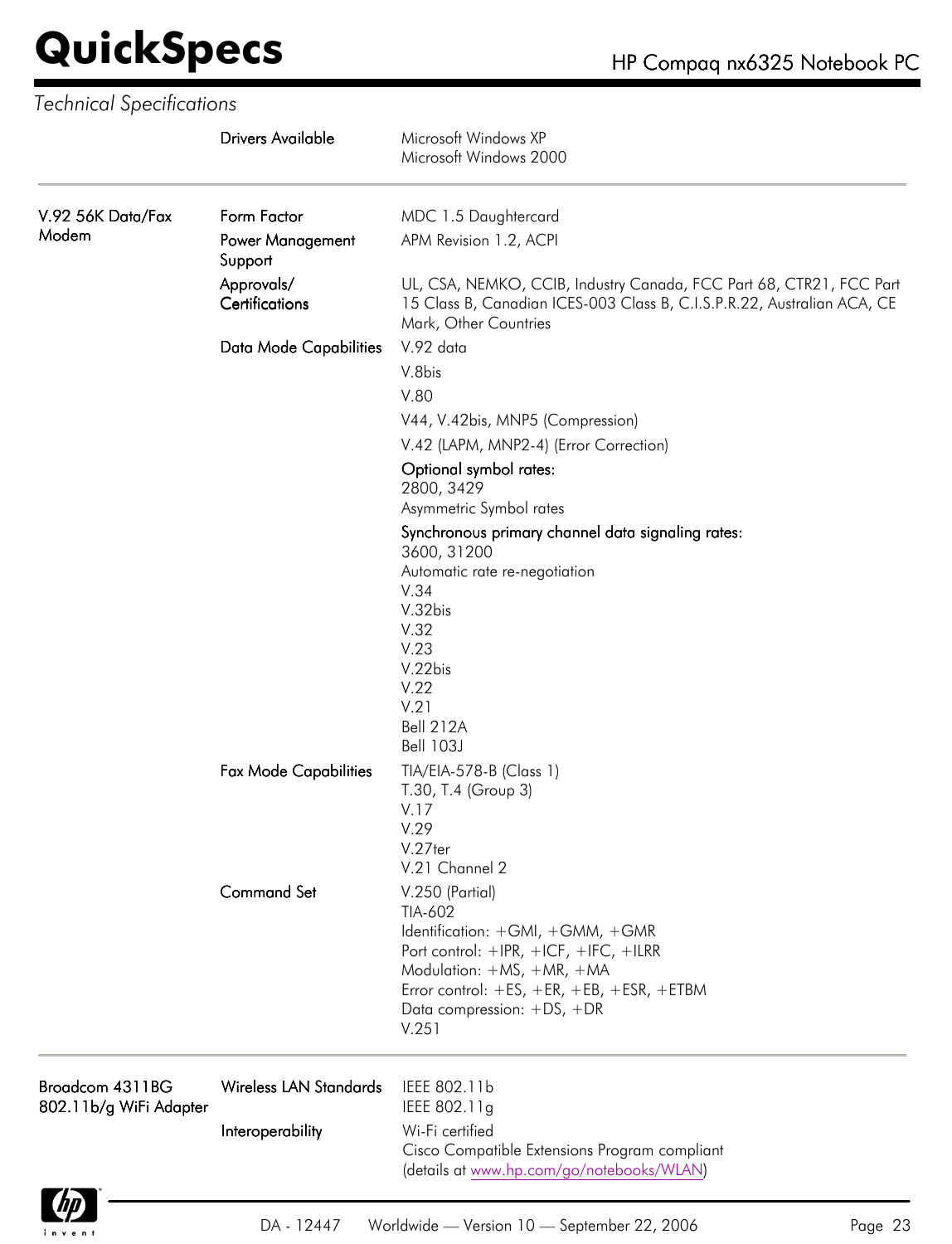| <b>Frequency Band</b>                                                         | 2.4 GHz                                                                                                               |                                                                                                                                                         |  |
|-------------------------------------------------------------------------------|-----------------------------------------------------------------------------------------------------------------------|---------------------------------------------------------------------------------------------------------------------------------------------------------|--|
| Data Rates                                                                    | 802.11b: 1, 2, 5.5, 11 Mbps<br>802.11g: 6, 9, 12, 18, 24, 36, 48, 54 Mbps                                             |                                                                                                                                                         |  |
| Modulation                                                                    | Direct Sequence Spread Spectrum<br>DBPSK, DQPSK, CCK, OFDM                                                            |                                                                                                                                                         |  |
| Security <sup>1</sup>                                                         | MSCHAPv2, LEAP, EAP-FAST, EAP-SIM.                                                                                    | Supports 64- and 128-bit WEP, WPA, WPA2, hardware-accelerated AES,<br>802.1x authentication types EAP-TLS, EAP-TTLS, PEAP-GTC, PEAP-                    |  |
|                                                                               | Version 4).                                                                                                           | Support for Cisco Security Features (proven compatibility with Cisco Aironet<br>infrastructure products through the Cisco Compatible Extensions Program |  |
| Sub-channels                                                                  | regulations.                                                                                                          | Multinational support with frequency bands and channels compliant to local                                                                              |  |
| Media Access Protocol                                                         | CSMA/CA (Collision Avoidance) with ACK                                                                                |                                                                                                                                                         |  |
| Network Architecture                                                          | Ad-hoc (Peer to Peer)                                                                                                 |                                                                                                                                                         |  |
| Models                                                                        | Infrastructure (Access Point Required)                                                                                |                                                                                                                                                         |  |
| Roaming                                                                       |                                                                                                                       | IEEE 802.11 compliant roaming between access points                                                                                                     |  |
| Output Power (for CKK) <sup>2</sup>                                           | 17.5 dBm                                                                                                              |                                                                                                                                                         |  |
| Output Power (for OFDM; 15 dBm<br>power varies by data<br>$rate$ <sup>2</sup> |                                                                                                                       |                                                                                                                                                         |  |
| Power Consumption                                                             | Transmit: 2.0 W (max)<br>Receive: 1.5 W (max)<br>Idle mode <sup>3</sup> : 390 mW (nominal)<br>Sleep mode: 20 mW (max) |                                                                                                                                                         |  |
| Power Management                                                              | ACPI compliant power management<br>802.11 compliant power saving mode                                                 |                                                                                                                                                         |  |
| Receiver Sensitivity <sup>4</sup>                                             | 54 Mbps: -72 dBm, 11 Mbps: -88 dBm, 1 Mbps: -97 dBm                                                                   |                                                                                                                                                         |  |
| Antenna type                                                                  | display enclosure                                                                                                     | High efficiency dual band antenna with spatial diversity, mounted in the                                                                                |  |
| Range                                                                         | 802.11 b - Typical<br>$(Q)$ Mbps)<br>$802.11$ g – Typical<br>$(Q)$ Mbps)                                              | 1200 feet - Outdoor Open Area<br>300 feet - Indoor, Office environment<br>1200 feet - Outdoor Open Area<br>300 feet - Indoor, Office environment        |  |
| Form Factor                                                                   | <b>PCI-Express MiniCard</b>                                                                                           |                                                                                                                                                         |  |
| Weight                                                                        | $0.026$ lb $(12 g)$                                                                                                   |                                                                                                                                                         |  |
| Dimensions                                                                    | $0.19 \times 1.2 \times 2.0$ in (4.75 x 29.85 x 50.8 mm)                                                              |                                                                                                                                                         |  |
| <b>Operating Voltage</b>                                                      | $3.3v +/- 10%$                                                                                                        |                                                                                                                                                         |  |
| Temperature                                                                   | Operating<br>Non-operating                                                                                            | 32° to 176° F (0° to 80° C)<br>$-40^{\circ}$ to 176 $^{\circ}$ F (-40 $^{\circ}$ to 80 $^{\circ}$ C)                                                    |  |
| Humidity                                                                      | Operating<br>Non-operating                                                                                            | 10% to 90% (non-condensing)<br>5% to 95% (non-condensing)                                                                                               |  |
| Altitude                                                                      | Operating<br>Non-operating                                                                                            | 0 to 10,000 ft (3,048 m)<br>0 to 50,000 ft (15,240 m)                                                                                                   |  |

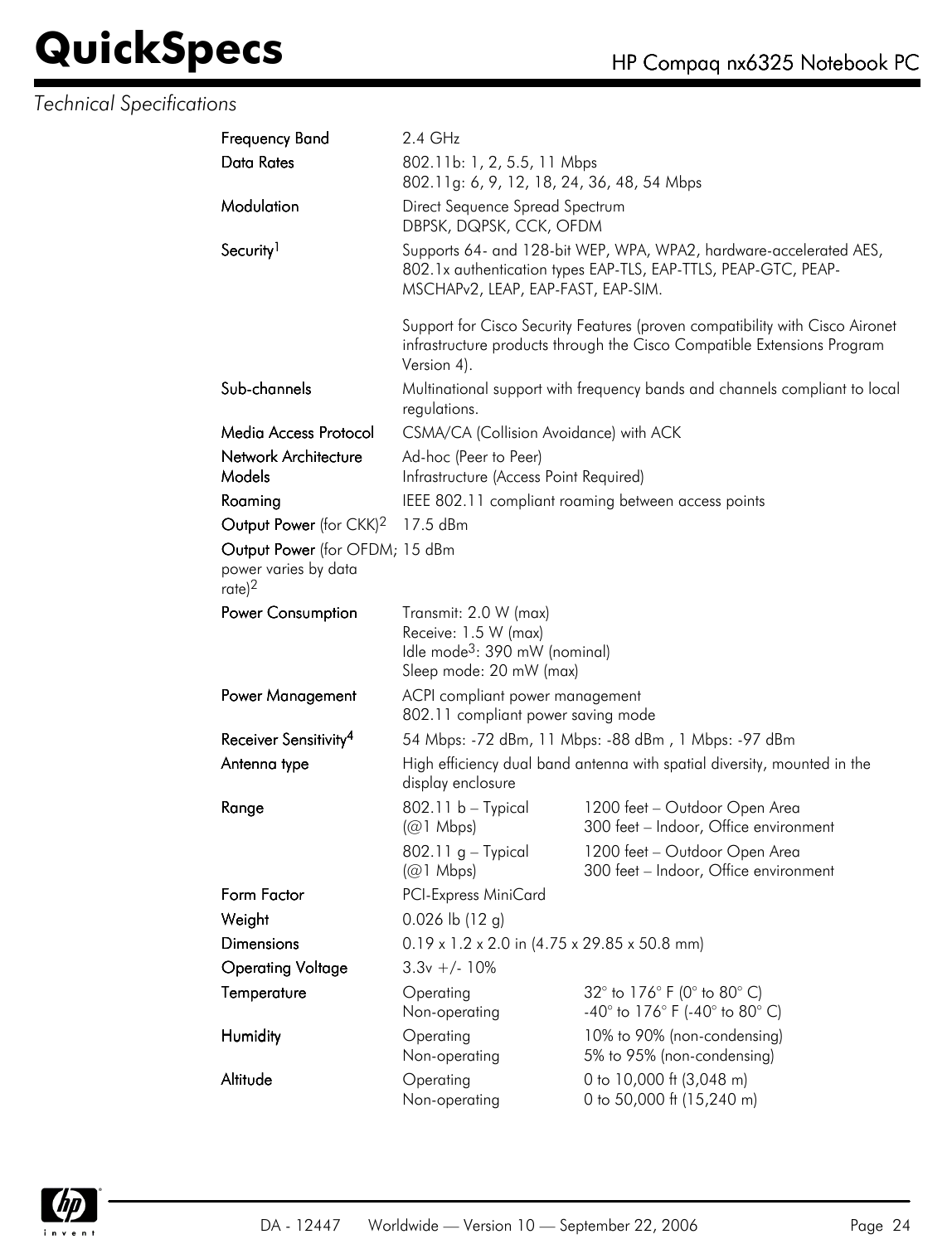|                                                | Configuration Utility <sup>5</sup>                                            | Choice of Configuration Utility:                                                                                                                                                                                                                                                                                                                                                                                                                                                                               |
|------------------------------------------------|-------------------------------------------------------------------------------|----------------------------------------------------------------------------------------------------------------------------------------------------------------------------------------------------------------------------------------------------------------------------------------------------------------------------------------------------------------------------------------------------------------------------------------------------------------------------------------------------------------|
|                                                |                                                                               | Microsoft Windows XP Wireless Network Connection Manager<br>٠<br><b>Broadcom Wireless Configuration Utility (required for Cisco</b><br>Compatible Extensions support)                                                                                                                                                                                                                                                                                                                                          |
|                                                | <b>LED Activity</b>                                                           | LED Off - Radio OFF; Solid LED On - Radio ON                                                                                                                                                                                                                                                                                                                                                                                                                                                                   |
| 3. In Power Save Polling mode.                 |                                                                               | 1. Check latest software/driver release for updates on supported security features.<br>2. Maximum output power may vary by country according to local regulations.<br>4. Receiver sensitivity is measured at a packet error rate of 8% for 802.11b (CKK modulation) and a<br>packet error rate of 10% for 802.11a/g (OFDM modulation).<br>5. WLAN supplier's client utility is required for Cisco Compatible Extensions support. WLAN may also<br>be compatible with certain third-party software supplicants. |
| Broadcom 4311AG<br>802.11a/b/g WiFi<br>Adapter | <b>Wireless LAN Standards</b>                                                 | IEEE 802.11a<br>IEEE 802.11b<br>IEEE 802.11g                                                                                                                                                                                                                                                                                                                                                                                                                                                                   |
|                                                | Interoperability                                                              | Wi-Fi certified<br>Cisco Compatible Extensions Program compliant<br>(details at www.hp.com/go/notebooks/WLAN)                                                                                                                                                                                                                                                                                                                                                                                                  |
|                                                | <b>Frequency Band</b>                                                         | 2.4 GHz and 5 GHz                                                                                                                                                                                                                                                                                                                                                                                                                                                                                              |
|                                                | <b>Data Rates</b>                                                             | 802.11b: 1, 2, 5.5, 11 Mbps<br>802.11a/g: 6, 9, 12, 18, 24, 36, 48, 54 Mbps                                                                                                                                                                                                                                                                                                                                                                                                                                    |
|                                                | Modulation                                                                    | Direct Sequence Spread Spectrum<br>DBPSK, DQPSK, CCK, OFDM                                                                                                                                                                                                                                                                                                                                                                                                                                                     |
|                                                | Security <sup>1</sup>                                                         | Supports 64- and 128-bit WEP, WPA, WPA2, hardware-accelerated AES,<br>802.1x authentication types EAP-TLS, EAP-TTLS, PEAP-GTC, PEAP-<br>MSCHAP <sub>v2</sub> , LEAP, EAP-FAST, EAP-SIM.                                                                                                                                                                                                                                                                                                                        |
|                                                |                                                                               | Support for Cisco Security Features (proven compatibility with Cisco Aironet<br>infrastructure products through the Cisco Compatible Extensions Program<br>Version 4).                                                                                                                                                                                                                                                                                                                                         |
|                                                | Sub-channels                                                                  | Multinational support with frequency bands and channels compliant to local<br>regulations.                                                                                                                                                                                                                                                                                                                                                                                                                     |
|                                                | Media Access Protocol                                                         | CSMA/CA (Collision Avoidance) with ACK                                                                                                                                                                                                                                                                                                                                                                                                                                                                         |
|                                                | Network Architecture<br>Models                                                | Ad-hoc (Peer to Peer)<br>Infrastructure (Access Point Required)                                                                                                                                                                                                                                                                                                                                                                                                                                                |
|                                                | Roaming                                                                       | IEEE 802.11 compliant roaming between access points                                                                                                                                                                                                                                                                                                                                                                                                                                                            |
|                                                | Output Power (for CKK) <sup>2</sup>                                           | 17.5 dBm                                                                                                                                                                                                                                                                                                                                                                                                                                                                                                       |
|                                                | Output Power (for OFDM; 15 dBm<br>power varies by data<br>$rate$ <sup>2</sup> |                                                                                                                                                                                                                                                                                                                                                                                                                                                                                                                |
|                                                | Power Consumption                                                             | Transmit: 2.0 W (max)<br>Receive: 1.5 W (max)<br>Idle mode <sup>3</sup> : 390 mW (nominal)<br>Sleep mode: 20 mW (max)                                                                                                                                                                                                                                                                                                                                                                                          |
|                                                | <b>Power Management</b>                                                       | ACPI compliant power management<br>802.11 compliant power saving mode                                                                                                                                                                                                                                                                                                                                                                                                                                          |
|                                                | Receiver Sensitivity <sup>4</sup>                                             | 54 Mbps: -72 dBm, 11 Mbps: -88 dBm, 1 Mbps: -97 dBm                                                                                                                                                                                                                                                                                                                                                                                                                                                            |

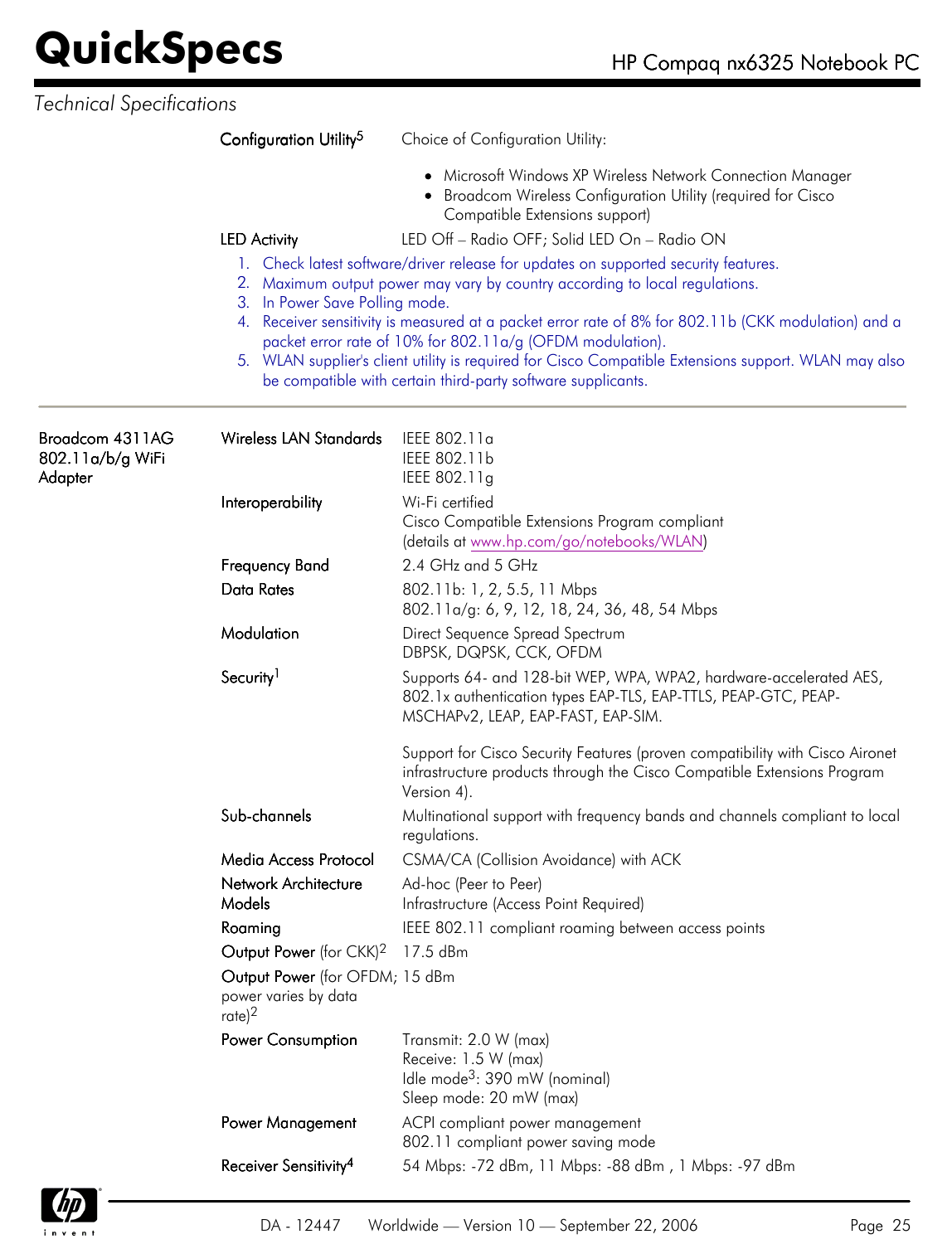#### *Technical Specifications*

|                             | Antenna type                                                        | High efficiency dual band antenna with spatial diversity, mounted in the<br>display enclosure                             |                                                                                                                                                                                                                                                                                            |  |  |
|-----------------------------|---------------------------------------------------------------------|---------------------------------------------------------------------------------------------------------------------------|--------------------------------------------------------------------------------------------------------------------------------------------------------------------------------------------------------------------------------------------------------------------------------------------|--|--|
|                             | Range                                                               | $802.11 a - Typical$<br>$(Q6 \text{ Mbps})$                                                                               | 600 feet - Outdoor Open Area<br>150 feet - Indoor, Office environment                                                                                                                                                                                                                      |  |  |
|                             |                                                                     | 802.11 b - Typical                                                                                                        | 1200 feet - Outdoor Open Area                                                                                                                                                                                                                                                              |  |  |
|                             |                                                                     | $(Q)$ Mbps)                                                                                                               | 300 feet - Indoor, Office environment                                                                                                                                                                                                                                                      |  |  |
|                             |                                                                     | 802.11 g - Typical<br>$(Q)$ Mbps)                                                                                         | 1200 feet - Outdoor Open Area<br>300 feet - Indoor, Office environment                                                                                                                                                                                                                     |  |  |
|                             | Form Factor                                                         | PCI-Express MiniCard                                                                                                      |                                                                                                                                                                                                                                                                                            |  |  |
|                             | Weight                                                              | 0.026 lb (12 g)                                                                                                           |                                                                                                                                                                                                                                                                                            |  |  |
|                             | <b>Dimensions</b>                                                   |                                                                                                                           | 0.19 x 1.2 x 2.0 in (4.75 x 29.85 x 50.8 mm)                                                                                                                                                                                                                                               |  |  |
|                             | <b>Operating Voltage</b>                                            | $3.3v +/- 10%$                                                                                                            |                                                                                                                                                                                                                                                                                            |  |  |
|                             | Temperature                                                         | Operating<br>Non-operating                                                                                                | 32° to 176° F (0° to 80° C)<br>$-40^{\circ}$ to 176 $^{\circ}$ F (-40 $^{\circ}$ to 80 $^{\circ}$ C)                                                                                                                                                                                       |  |  |
|                             | Humidity                                                            | Operating<br>Non-operating                                                                                                | 10% to 90% (non-condensing)<br>5% to 95% (non-condensing)                                                                                                                                                                                                                                  |  |  |
|                             | Altitude                                                            | Operating<br>Non-operating                                                                                                | 0 to 10,000 ft (3,048 m)<br>0 to 50,000 ft (15,240 m)                                                                                                                                                                                                                                      |  |  |
|                             | Configuration Utility <sup>5</sup>                                  | Choice of Configuration Utility:                                                                                          |                                                                                                                                                                                                                                                                                            |  |  |
|                             |                                                                     | Compatible Extensions support)                                                                                            | • Microsoft Windows XP Wireless Network Connection Manager<br>• Broadcom Wireless Configuration Utility (required for Cisco                                                                                                                                                                |  |  |
|                             | LED Off - Radio OFF; Solid LED On - Radio ON<br><b>LED Activity</b> |                                                                                                                           |                                                                                                                                                                                                                                                                                            |  |  |
|                             | 3. In Power Save Polling mode.                                      | packet error rate of 10% for 802.11a/g (OFDM modulation).<br>be compatible with certain third-party software supplicants. | 2. Maximum output power may vary by country according to local regulations.<br>4. Receiver sensitivity is measured at a packet error rate of 8% for 802.11b (CKK modulation) and a<br>5. WLAN supplier's client utility is required for Cisco Compatible Extensions support. WLAN may also |  |  |
| <b>HP Integrated Module</b> | <b>Bluetooth Specification</b>                                      | 2.0 Compliant                                                                                                             |                                                                                                                                                                                                                                                                                            |  |  |
| with Bluetooth Wireless     | <b>Dimensions</b>                                                   | $1.02 \times 0.55 \times 0.22$ in $(26 \times 14 \times 5.7 \text{ mm})$                                                  |                                                                                                                                                                                                                                                                                            |  |  |
| Technology                  | Frequency Band                                                      | 2402 to 2480 MHz                                                                                                          |                                                                                                                                                                                                                                                                                            |  |  |
|                             | Number of Available<br>Channels                                     | 79 (1 MHz) available channels                                                                                             |                                                                                                                                                                                                                                                                                            |  |  |
|                             | Data Rates and                                                      | 3 Mbps data rate; throughput up to 2.17 Mbps                                                                              |                                                                                                                                                                                                                                                                                            |  |  |
|                             | Throughput                                                          | Synchronous Connection Oriented links up to 3, 64 kbps, voice channels                                                    |                                                                                                                                                                                                                                                                                            |  |  |
|                             |                                                                     | 1306.9 kbps symmetric                                                                                                     | Asynchronous Connection Less links 2178.1 kbps/177.1 kbps asymmetric or                                                                                                                                                                                                                    |  |  |
|                             | <b>Transmit Power</b>                                               | -6 dBm to 4 dBm (Bluetooth Class II)                                                                                      |                                                                                                                                                                                                                                                                                            |  |  |
|                             | <b>Receiver Sensitivity</b>                                         | Better than -80 dBM at 0.1 % raw bit error rate                                                                           |                                                                                                                                                                                                                                                                                            |  |  |
|                             | Power Consumption                                                   | Peak (Tx) 264 mW                                                                                                          |                                                                                                                                                                                                                                                                                            |  |  |
|                             |                                                                     | Peak (Rx) 231 mW                                                                                                          |                                                                                                                                                                                                                                                                                            |  |  |
|                             |                                                                     | Sleep $<$ 1 mW                                                                                                            |                                                                                                                                                                                                                                                                                            |  |  |
|                             | Antenna                                                             | Internally integrated within module                                                                                       |                                                                                                                                                                                                                                                                                            |  |  |

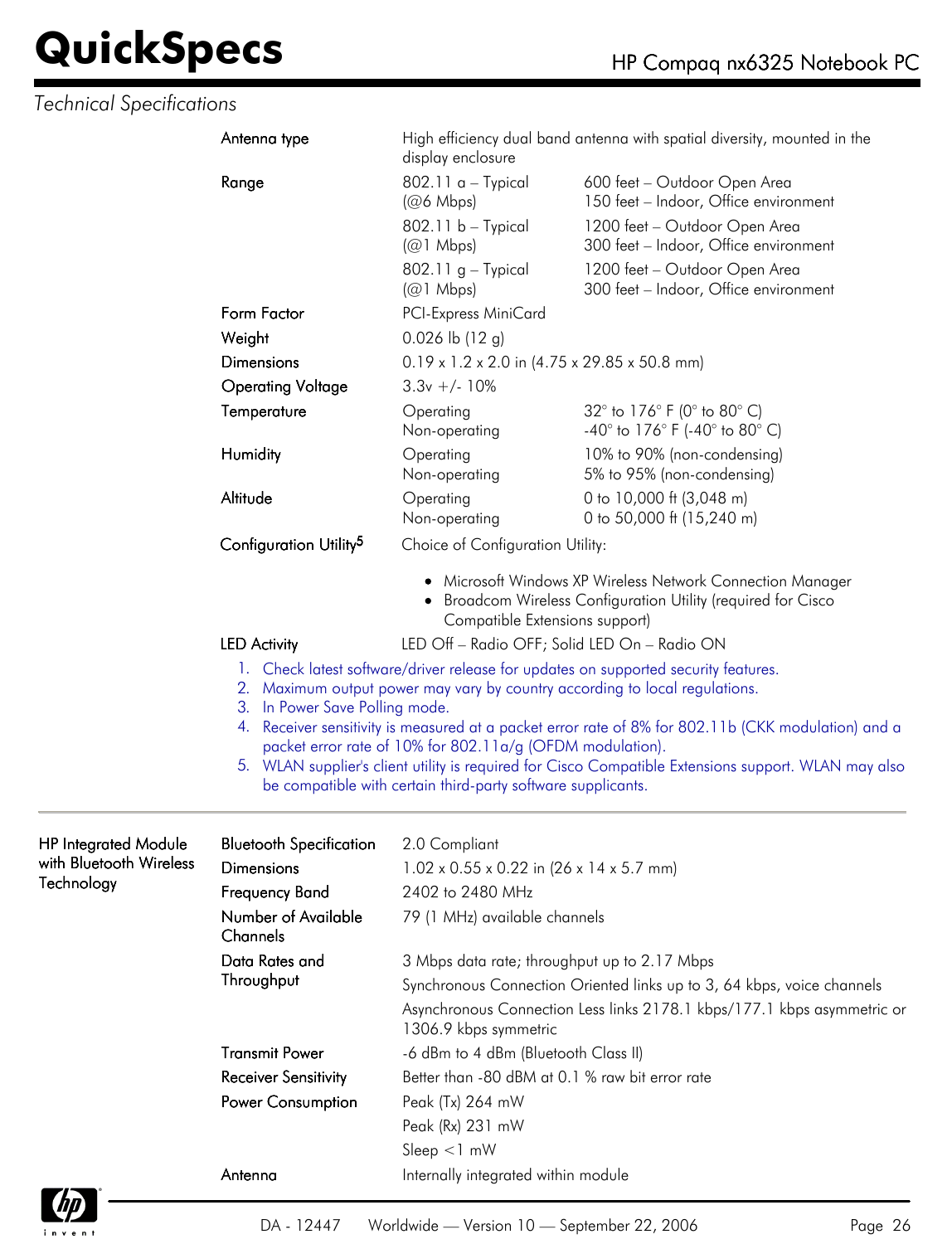| Range                       | Up 33 ft (10 m)                                                       |                                                                          |  |
|-----------------------------|-----------------------------------------------------------------------|--------------------------------------------------------------------------|--|
| <b>Electrical Interface</b> | USB 2.0 compliant                                                     |                                                                          |  |
|                             | Microsoft Windows Plug and Play compliant                             |                                                                          |  |
| OS Support                  | Microsoft Windows XP Professional and Home                            |                                                                          |  |
|                             | Microsoft Windows 2000                                                |                                                                          |  |
| <b>Bluetooth Software</b>   | <b>Broadcom Bluetooth for Windows</b>                                 |                                                                          |  |
| Supported                   | Microsoft Windows XP Bluetooth Software                               |                                                                          |  |
| Link Topology               | Point to Point, Multipoint Pico Nets up to 7 slaves                   |                                                                          |  |
| Security                    | Full support of Bluetooth Security Provisions                         |                                                                          |  |
| Power Management            | Microsoft Windows ACPI, and USB Bus Support                           |                                                                          |  |
|                             | including Standby, Hold, Park, and Sniff                              | Self configurable to optimize power conservation in all operating modes, |  |
| Certifications              |                                                                       | All necessary regulatory approvals for supported countries, including:   |  |
|                             | FCC (47 CFR) Part 15C, Section 15.247 & 15.249                        |                                                                          |  |
|                             | ETS 300 328, ETS 300 826                                              |                                                                          |  |
|                             | Low Voltage Directive IEC950                                          |                                                                          |  |
|                             | UL, CSA, and CE Mark                                                  |                                                                          |  |
| Temperature                 | Operating                                                             | $-4^{\circ}$ to $158^{\circ}$ F (-20 $^{\circ}$ to 70 $^{\circ}$ C)      |  |
|                             | Non-operating                                                         | -40° to 176° F (-40° to 80° C)                                           |  |
| Humidity                    | Operating                                                             | 10% to 90%                                                               |  |
|                             | Non-operating                                                         | 5% to 95%                                                                |  |
| Altitude                    | Operating                                                             | 15,000 ft (4,572 m)                                                      |  |
|                             | Non-operating                                                         | 40,000 ft (12,192 m)                                                     |  |
| <b>Bluetooth Profiles</b>   | (with Bluetooth for Windows 4.0 software)                             |                                                                          |  |
| Supported                   | Serial Port Profile (SPP)*                                            |                                                                          |  |
|                             | Dial-Up Networking (DUN)*                                             |                                                                          |  |
|                             | Generic Object Exchange Profile (GOEP)                                |                                                                          |  |
|                             | Object Push Profile (OPP)*                                            |                                                                          |  |
|                             | File Transfer Profile (FTP)                                           |                                                                          |  |
|                             | Synchronization Profile (SYNC)                                        |                                                                          |  |
|                             | Hard Copy Cable Replacement (HCRP)*                                   |                                                                          |  |
|                             | Personal Area Networking Profile (PAN)*                               |                                                                          |  |
|                             | Human Interface Device Profile (HID)*                                 |                                                                          |  |
|                             | FAX Profile (FAX)                                                     |                                                                          |  |
|                             | Basic Imaging Profile (BIP)                                           |                                                                          |  |
|                             | Headset Profile (HSP)                                                 |                                                                          |  |
|                             | Hands Free Profile (HFP)                                              |                                                                          |  |
|                             | Advanced Audio Distribution Profile (A2DP)                            |                                                                          |  |
|                             | * indicates the profile is also supported by Microsoft Windows XP SP2 |                                                                          |  |

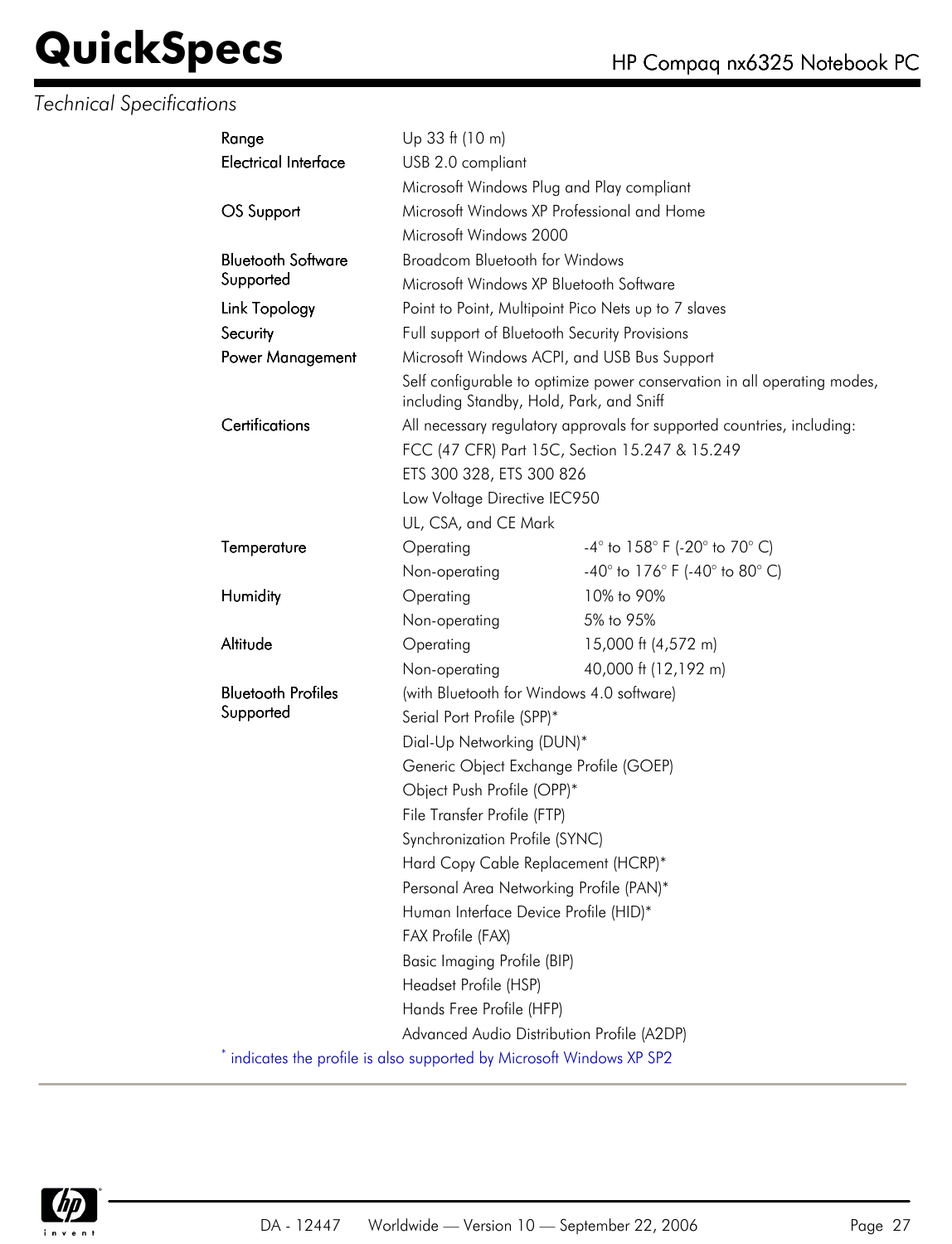| <b>Environmental Data</b> | <b>Eco-Label Certifications</b>                                                  | This product has received or is in the process of being certified to the<br>following approvals and may be labeled with one or more of these marks:                   |                |                                    |
|---------------------------|----------------------------------------------------------------------------------|-----------------------------------------------------------------------------------------------------------------------------------------------------------------------|----------------|------------------------------------|
|                           |                                                                                  | • US Energy Star<br>US Federal Energy Management Program (FEMP)<br>Taiwan Green Mark<br>China Energy Conservation Program<br>IT ECO declaration<br>• Korean Eco Label |                |                                    |
|                           | <b>System Configuration</b>                                                      | The configuration used for the Energy Consumption and Declared Noise<br>Emissions data is based on a "Typically Configured Notebook."                                 |                |                                    |
|                           | <b>Energy Consumption</b>                                                        | 115 VAC                                                                                                                                                               | <b>230 VAC</b> | <b>100 VAC</b>                     |
|                           | Normal Operation                                                                 | 25.8 W                                                                                                                                                                | 25.0 W         | 25.5 W                             |
|                           | Sleep (Energy Star low<br>power mode)                                            | 1.12W                                                                                                                                                                 | 1.40 W         | 1.13W                              |
|                           | Off                                                                              | 1.30 W                                                                                                                                                                | 1.47 W         | 1.25 W                             |
|                           | Heat Dissipation*                                                                | 115 VAC                                                                                                                                                               | <b>230 VAC</b> | <b>100 VAC</b>                     |
|                           | Normal Operation                                                                 | 88 BTU/hr                                                                                                                                                             | 85 BTU/hr      | 87 BTU/hr                          |
|                           | Sleep                                                                            | 3.8 BTU/hr                                                                                                                                                            | 4.8 BTU/hr     | 3.9 BTU/hr                         |
|                           | Off                                                                              | 4.4 BTU/hr                                                                                                                                                            | 5.0 BTU/hr     | 4.3 BTU/hr                         |
|                           |                                                                                  | *NOTE: Heat dissipation is calculated based on the measured watts,<br>assuming the service level is attained for one hour.                                            |                |                                    |
|                           |                                                                                  | This product is in compliance with US executive order 13221, WOL (wake<br>on LAN) disabled.                                                                           |                |                                    |
|                           | <b>Declared Noise Emissions</b><br>(in accordance with<br>ISO 7779 and ISO 9296) | Sound Power<br>(LWAd, bels)                                                                                                                                           |                | Sound Pressure<br>(LpAm, decibels) |
|                           | Idle                                                                             | 3.0                                                                                                                                                                   |                | 23                                 |
|                           | Fixed Disk (random<br>writes)                                                    | 3.9                                                                                                                                                                   |                | 24                                 |
|                           | <b>Batteries</b>                                                                 | This product complies with ISO standards:                                                                                                                             |                |                                    |
|                           |                                                                                  | EU Directive 91/157/EEC<br>EU Directive 93/86/EEC<br>EU Directive 98/ 101/ EEC                                                                                        |                |                                    |
|                           |                                                                                  | Batteries used in the product do not contain:                                                                                                                         |                |                                    |
|                           |                                                                                  | Mercury greater than 5ppm by weight<br>Cadmium greater than 10ppm by weight<br>Lead greater than 4000 ppm by weight.                                                  |                |                                    |
|                           |                                                                                  | Battery type and chemistry used in the product:                                                                                                                       |                |                                    |
|                           |                                                                                  | Primary battery<br>6-cell high capacity Lithium-Ion battery pack                                                                                                      |                |                                    |
|                           |                                                                                  | Real Time Clock battery<br>CR2032 (coin cell), Lithium                                                                                                                |                |                                    |

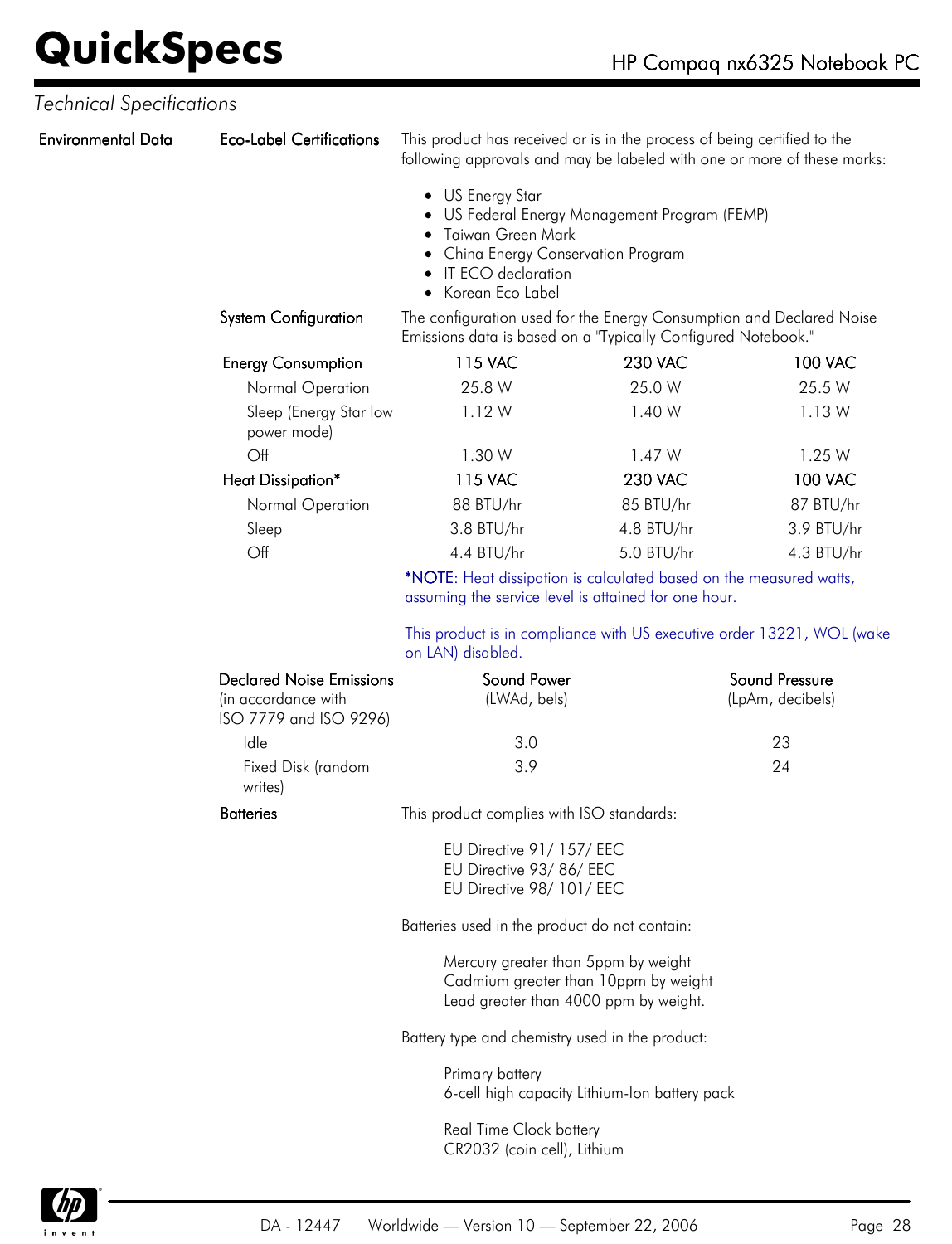| Technical Specifications |                               |                                                                                                                                                                                                                                                                                                                                                                                                                                                   |
|--------------------------|-------------------------------|---------------------------------------------------------------------------------------------------------------------------------------------------------------------------------------------------------------------------------------------------------------------------------------------------------------------------------------------------------------------------------------------------------------------------------------------------|
|                          | <b>Additional Information</b> | This product is in compliance with the Restrictions of Hazardous Substances<br>(RoHS) directive - 2002/95/EC.                                                                                                                                                                                                                                                                                                                                     |
|                          |                               | This HP product is designed to comply with the Waste Electrical and<br>Electronic Equipment (WEEE) Directive - 2002/96/EC.                                                                                                                                                                                                                                                                                                                        |
|                          |                               | Keyboard complies with ISO standard: ISO 9995, EN 29241-4, and<br><b>ISO/IEC 15412</b>                                                                                                                                                                                                                                                                                                                                                            |
|                          |                               | Input devices of this product comply with ISO 9241, part 9.                                                                                                                                                                                                                                                                                                                                                                                       |
|                          |                               | Plastics parts weighing over 0.055 pounds (25 grams) used in the product<br>are marked per ISO 11469 and ISO1043.                                                                                                                                                                                                                                                                                                                                 |
|                          |                               | This product contains 0% recycled materials (by wt.)                                                                                                                                                                                                                                                                                                                                                                                              |
|                          |                               | This product is greater than 85% recycle-able when properly disposed of at<br>end of life.                                                                                                                                                                                                                                                                                                                                                        |
|                          | Packaging                     | Packaging Materials                                                                                                                                                                                                                                                                                                                                                                                                                               |
|                          |                               | $\bullet$ External:<br>O Corrugated Paper $-2.03$ lb (920 g)<br>• Internal:<br>$O$ EPE Foam - 0.19 lb (85 g)<br>$O$ LDPE Bag – 0.01 lb (5 g)<br>O Corrugated Paper - 1.84 lb (835 g)<br>• The corrugated paper packaging materials contains at least 40%<br>recycled content.                                                                                                                                                                     |
|                          |                               | HP follows these guidelines to decrease the environmental impact of product<br>packaging:                                                                                                                                                                                                                                                                                                                                                         |
|                          |                               | • Eliminate the use of heavy metals such as lead, chromium, mercury<br>and cadmium in packaging materials.<br>• Eliminate the use of ozone-depleting substances (ODS) in packaging<br>materials.<br>• Design packaging materials for ease of disassembly.<br>• Maximize the use of post-consumer recycled content materials in<br>packaging materials.<br>• Use readily recyclable packaging materials such as paper and<br>corrugated materials. |

- Reduce size and weight of packages to improve transportation fuel efficiency.
- Plastic packaging materials are marked according to ISO 11469 and DIN 6120 standards.

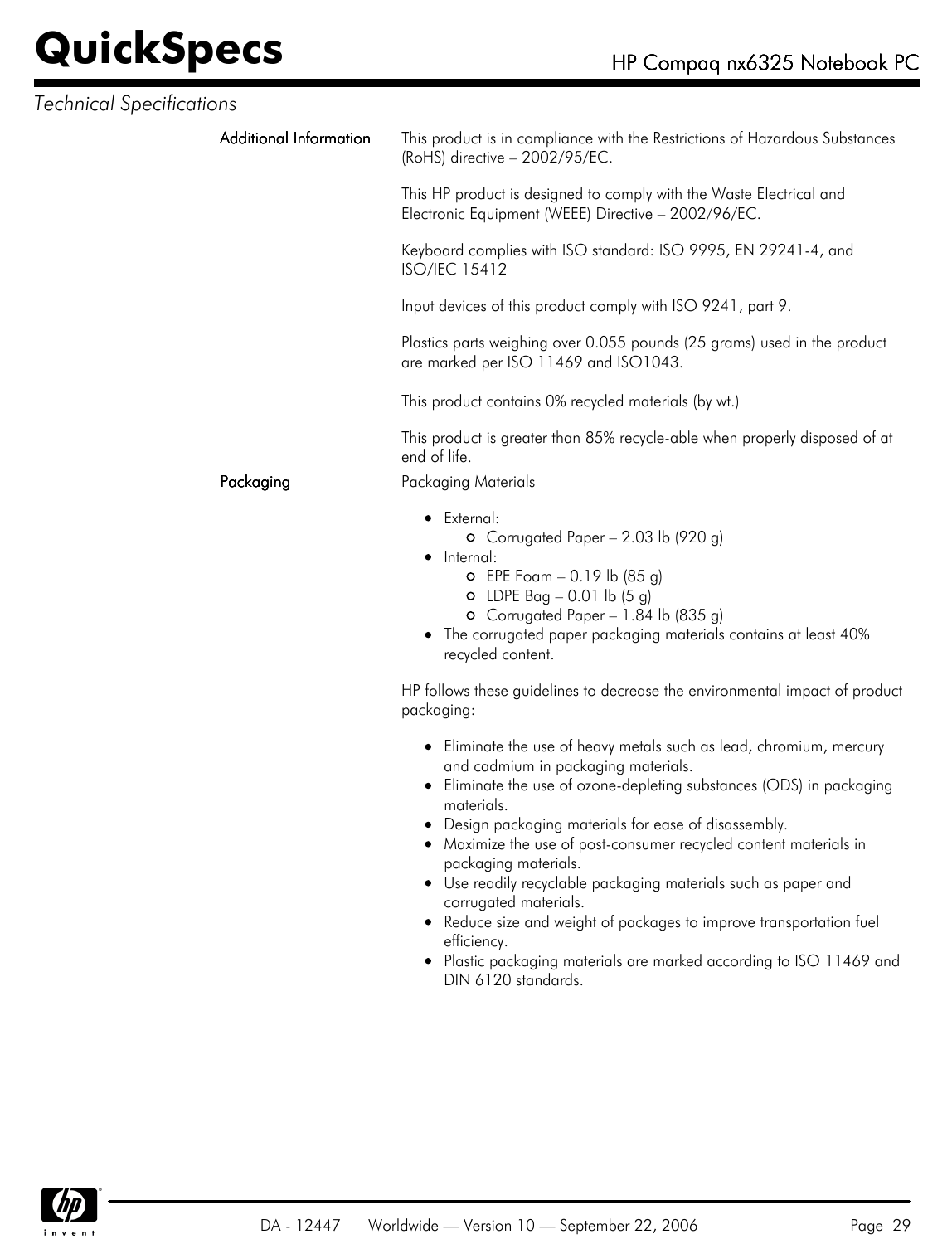| <b>Material Usage</b>                                            | This product does not contain any of the following substances in excess of<br>regulatory limits (for reference of these limits please refer to the HP General<br>Specification of the Environment<br>(http://www.hp.com/hpinfo/globalcitizenship/environment/<br>supplychain/gen_specifications.html):                                                                                                                                                                                                                                                                                                                                                                                                                                                                                                                                                                                                                                                                           |
|------------------------------------------------------------------|----------------------------------------------------------------------------------------------------------------------------------------------------------------------------------------------------------------------------------------------------------------------------------------------------------------------------------------------------------------------------------------------------------------------------------------------------------------------------------------------------------------------------------------------------------------------------------------------------------------------------------------------------------------------------------------------------------------------------------------------------------------------------------------------------------------------------------------------------------------------------------------------------------------------------------------------------------------------------------|
|                                                                  | • Asbestos<br>• Certain Azo Colorants<br>• Certain Brominated Flame Retardants - may not be used as flame<br>retardants in plastics<br>• Cadmium<br>• Chlorinated Hydrocarbons<br>• Chlorinated Paraffins<br>• Formaldehyde<br>Halogenated Diphenyl Methanes<br>Lead carbonates and sulfates<br>Lead and Lead compounds<br><b>Mercuric Oxide Batteries</b><br>Nickel - finishes must not be used on the external surface designed to<br>be frequently handled or carried by the user.<br>• Ozone Depleting Substances<br>• Polybrominated Biphenyls (PBBs)<br>• Polybrominated Biphenyl Ethers (PBBEs)<br>• Polybrominated Biphenyl Oxides (PBBOs)<br>• Polychlorinated Biphenyl (PCB)<br>• Polychlorinated Terphenyls (PCT)<br>Polyvinyl Chloride (PVC) – except for wires and cables, and certain<br>retail packaging has been voluntarily removed from most applications.<br>• Radioactive Substances<br>• Tributyl Tin (TBT), Triphenyl Tin (TPT), Tributyl Tin Oxide (TBTO) |
| <b>End-of-life Management</b><br>and Recycling                   | HP offers our customers several other options for handling their aging<br>computers while also minimizing the impact on the environment-including<br>product trade-in and leasing services-in addition to recycling services.<br>Please go to: http://www.hp.com/recycle or contact your nearest HP sales<br>office. Products returned to HP will be recycled, recovered or disposed of in a<br>responsible manner.                                                                                                                                                                                                                                                                                                                                                                                                                                                                                                                                                              |
| Hewlett-Packard<br>Corporate Environmental<br><b>Information</b> | For more information about HP's commitment to the environment:<br>Global Citizenship Report<br>http://www.hp.com/hpinfo/globalcitizenship/gcreport/index.html<br>Environment website<br>http://www.hp.com/environment<br>Eco-label certifications<br>http://www.hp.com/hpinfo/globalcitizenship/environment/<br>productdesign/ecolabels.html<br>ISO 14001 certificates:<br>http://www.hp.com/hpinfo/globalcitizenship/environment/<br>operations/envmanagement.html                                                                                                                                                                                                                                                                                                                                                                                                                                                                                                              |